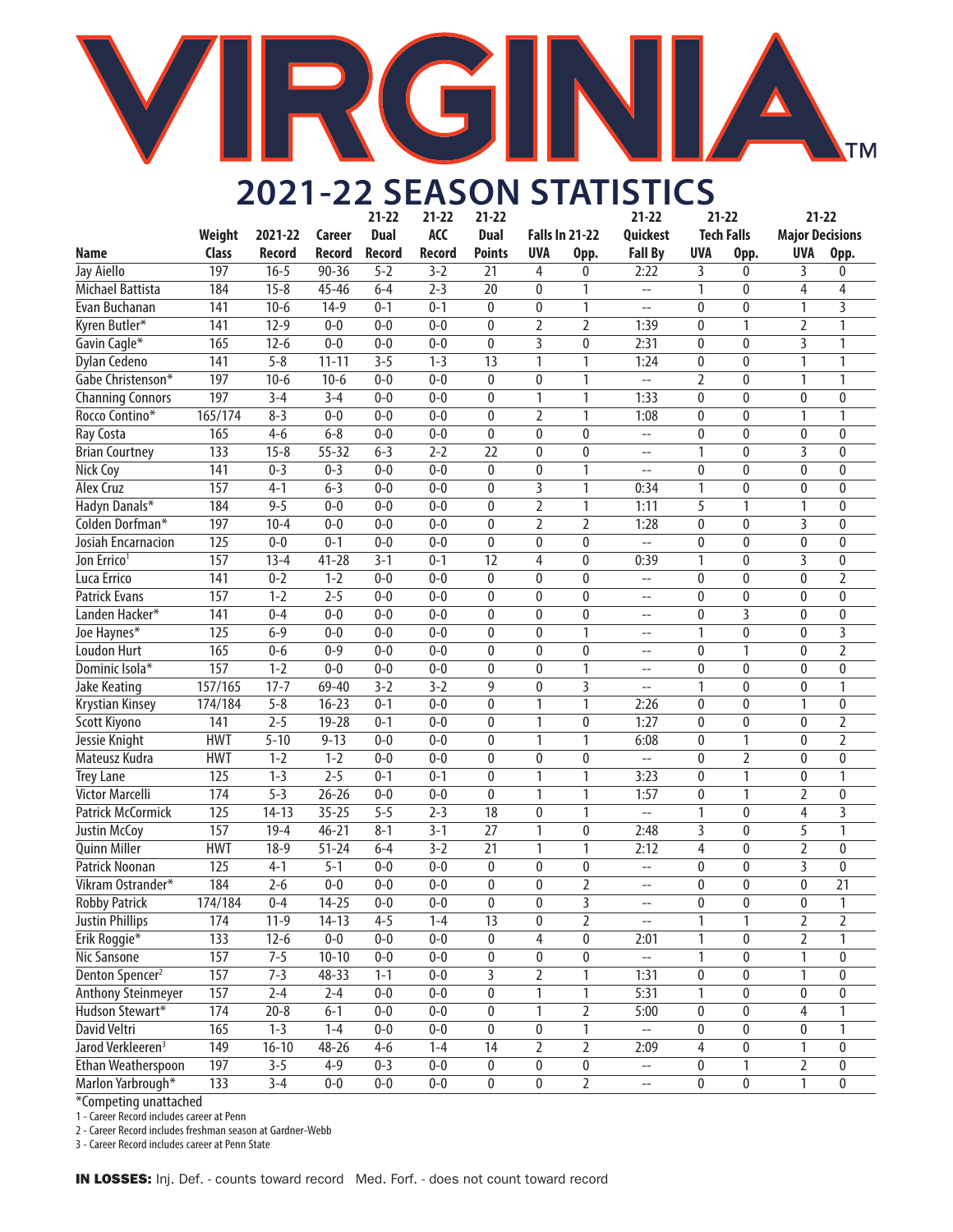## **2021-22 TEAM RESULTS**

#### **Dual Record: 4-6, ACC Record: 1-4**

| <b>DATE</b>    | <b>OPPONENT</b>                                 | <b>RESULT</b> |
|----------------|-------------------------------------------------|---------------|
| Nov. 6         | at American                                     | W, 33-6       |
| Nov. 7         | at Southeast Open                               | <b>NTS</b>    |
| <b>Nov. 12</b> | at Maryland                                     | $W, 24-9$     |
| <b>Nov. 20</b> | <b>CAMPBELL</b>                                 | $L, 15-21$    |
| <b>Nov. 28</b> | at Mat Town Open                                | <b>NTS</b>    |
| Dec. 29-30     | at Ken Kraft Midlands Championship <sup>1</sup> | Canceled      |
| Dec. 29        | vs. SIUE                                        | W, 34-3       |
|                | at. No. 24 Northwestern                         | L, 16-18      |
| Jan. 7         | at Lehman Open                                  | <b>NTS</b>    |
| Jan. 14-15     | at Virginia Duals <sup>2</sup>                  | <b>NTS</b>    |
| Jan. 21        | at #18 Pittsburgh*                              | L, 10-25      |
| Jan. 28        | #24 NORTH CAROLINA*                             | $L.17 - 16^$  |
| Jan. 29        | at Appalachian Open                             | <b>NTS</b>    |
| Feb. 4         | at #4 NC State*                                 | $L, 2-32$     |
| Feb. 12        | at Duke*                                        | W, 30-9       |
| Feb. 18        | #7 VIRGINIA TECH*                               | L, 15-20      |
| Mar. 6         | ACC CHAMPIONSHIPS <sup>3</sup>                  | 5th, 39.5 pts |
| Mar. 17-19     | at NCAA Championships <sup>4</sup>              | All Day       |
|                |                                                 |               |

#### \*ACC duals; all home matches in CAPS

1 - Hoffman Estates, Illinois

2 - Hampton, Va. - Wrestled individual matches in place of duals

3 - Charlottesville, Va.

4 - Detroit, Mich.

NTS - No Team Score

^ Dual decided on criteria

### **INDIVIDUAL RESULTS**

| JAY AIELLO • Grad Student • 197 • Record: 16-5 • Duals: 5-2 • ACC Duals: 3-2 |                                                |        |                  |                     |  |  |  |
|------------------------------------------------------------------------------|------------------------------------------------|--------|------------------|---------------------|--|--|--|
|                                                                              | Wt. Opponent (School)                          | Result | Score/Time       | <b>Overall/Dual</b> |  |  |  |
|                                                                              | 12/29 - at Northwestern/vs. SIUE               |        |                  |                     |  |  |  |
| 197                                                                          | Ryan Yarnell (SIUE)                            | W      | Dec., 11-5       | $1 - 0/1 - 0$       |  |  |  |
| 197                                                                          | No. 30 Adnrew Davison (NW)                     | W      | Dec., 5-3        | $2 - 0/2 - 0$       |  |  |  |
| 197                                                                          | Brandon Devine (NW) - Extra Match              | W      | Fall, 3:22       | $3 - 0/2 - 0$       |  |  |  |
|                                                                              | 1/14-15 at Virginia Duals (Individual Matches) |        |                  |                     |  |  |  |
|                                                                              | 197 Tanner Clark (Kent State)                  | W      | TF, $16-1()$     | $4 - 0/2 - 0$       |  |  |  |
|                                                                              | 197 Parker McClellan (Lock Haven)              | W      | Fall, 2:22       | $5 - 0/2 - 0$       |  |  |  |
| 197                                                                          | Nick Casperson (S. Dakota State)               | W      | Fall, 2:48       | $6 - 0/2 - 0$       |  |  |  |
| 197                                                                          | No. 11 Jake Woodley (Oklahoma)                 | W      | Dec., 6-1        | $7 - 0/2 - 0$       |  |  |  |
|                                                                              | 1/21 at No. 18 Pittsburgh                      |        |                  |                     |  |  |  |
|                                                                              | 197 No. 5 Nino Bonaccorsi (Pitt)               | L      | Dec., 9-4        | $7 - 1/2 - 1$       |  |  |  |
|                                                                              | 1/28 No. 24 NORTH CAROLINA                     |        |                  |                     |  |  |  |
|                                                                              | 197 No. 28 Max Shaw (UNC)                      | W      | MD, 13-3         | $8 - 1/3 - 1$       |  |  |  |
|                                                                              | 2/4 at No. 4 NC State                          |        |                  |                     |  |  |  |
| 197                                                                          | No. 20 Isaac Trumble (NCSU)                    | L      | Dec., 7-5 (sv-1) | $8 - 2/3 - 2$       |  |  |  |
|                                                                              | 2/12 at Duke                                   |        |                  |                     |  |  |  |
|                                                                              | 197 Kaden Russell (Duke)                       | W      | TF, 17-2 (6:20)  | $9 - 2/4 - 2$       |  |  |  |
|                                                                              | 2/18 No. 7 VIRGINIA TECH                       |        |                  |                     |  |  |  |
|                                                                              | 197 No. 30 Dakota Howard (VT)                  | W      | Fall, 6:23       | $10 - 2/5 - 2$      |  |  |  |
| 3/6                                                                          | <b>ACC CHAMPIONSHIPS - Third Place Finish</b>  |        |                  |                     |  |  |  |
| 197                                                                          | Kaden Russell (Duke)                           | W      | TF, 16-0 (6:51)  | $11 - 2/5 - 2$      |  |  |  |
| 197                                                                          | No. 9 Nino Bonaccorsi (Pitt)                   | L      | Dec., 5-2        | $11 - 3/5 - 2$      |  |  |  |
| 197                                                                          | No. 31 Dakota Howard (VT)                      | W      | Dec., 8-2        | $12 - 3/5 - 2$      |  |  |  |
| 197                                                                          | No. 27 Max Shaw (UNC)                          | W      | MD, 8-0          | $13 - 3/5 - 2$      |  |  |  |
|                                                                              | 3/17-20 at NCAA CHAMPIONSHIPS                  |        |                  |                     |  |  |  |
| 197                                                                          | No. 16 seed Kordell Norfleet (Az. State)       | W      | Dec., 5-3 (sv-1) | $14 - 3/5 - 2$      |  |  |  |
| 197                                                                          | No. 1 seed Max Dean (Penn State)               | L      | Dec., 4-2        | $14 - 4/5 - 2$      |  |  |  |
| 197                                                                          | No. 15 seed Isaac Trumble (NC State)           | W      | Dec., 6-5        | $15 - 4/5 - 2$      |  |  |  |
| 197                                                                          | No. 9 seed Cameron Caffrey (Mich. State)       | W      | MD, 14-4         | $16 - 4/5 - 2$      |  |  |  |
| 197                                                                          | No. 3 seed Eric Schultz (Nebraska)             | L      | Dec., 4-2        | $16 - 5/5 - 2$      |  |  |  |

#### **MICHAEL BATTISTA • Grad Student • 184 • Record: 15-8 • Duals: 6-4 • ACC Duals: 2-3**

| Wt. Opponent (School)                          | <b>Result</b> | Score/Time         | <b>Overall/Dual</b> |
|------------------------------------------------|---------------|--------------------|---------------------|
| 11/6 - at American                             |               |                    |                     |
| 184 Connor Bourne (AU)                         | W             | Dec., 6-1          | $1 - 0/1 - 0$       |
| 11/12 - at Maryland                            |               |                    |                     |
| 184 Kyle Cochran (UMd)                         | L             | Dec., 7-4          | $1 - 1/1 - 1$       |
| 11/20 - CAMPBELL                               |               |                    |                     |
| 184 No. 16 Caleb Hopkins (CU)                  | W             | Dec., 6-5          | $2 - 1/2 - 1$       |
| 11/28 - at Mat Town Open - 1st Place Finish    |               |                    |                     |
| 184 Jack Wilt (Lehigh)                         | W             | Dec., 6-1          | $3 - 1/2 - 1$       |
| 184 Andrew Berreyesa (Cornell)                 | W             | Dec., 5-3          | $4 - 1/2 - 1$       |
| 184 James Lledo (Pittsburgh)                   | W             | MD, 14-5           | $5 - 1/2 - 1$       |
| 12/29 - at Northwestern/vs. SIUE               |               |                    |                     |
| 184 Sergio Villalobos (SIUE)                   | W             | Dec., 6-1          | $6 - 1/3 - 1$       |
| 184 Jon Halvorsen (NW)                         | W             | MD, 12-4           | $7 - 1/4 - 1$       |
| 1/14-15 at Virginia Duals (Individual Matches) |               |                    |                     |
| 184 Matthew Waddell (Chattanooga)              | W             | Dec., $3-1$ (sv-1) | $8 - 1/4 - 1$       |
| 184 Colin Fegley (Lock Haven)                  | W             | MD, 19-6           | $9 - 1/4 - 1$       |
| 184 Mike Caniglia (Kent State)                 | W             | TF, 20-5 (6:35)    | $10-1/4-1$          |
| 184 No. 21 Darrien Roberts (Oklahoma)          | W             | Dec., 3-1          | $11 - 1/4 - 1$      |
| 1/21 at No. 18 Pittsburgh                      |               |                    |                     |
| 184 No. 31 Gregg Harvey (Pitt)                 | W             | Dec., 9-5          | $12 - 1/5 - 1$      |
| 1/28 No. 24 NORTH CAROLINA                     |               |                    |                     |
| 184 No. 21 Gavin Kane (UNC)                    | L             | MD, 16-3           | $12 - 2/5 - 2$      |
| 2/4 at No. 4 NC State                          |               |                    |                     |
| 184 No. 3 Trent Hidlay (NCSU)                  | L             | MD, 16-5           | $12 - 3/5 - 3$      |
| 2/12 at Duke                                   |               |                    |                     |
| 184 Vincent Baker (Duke)                       | W             | MD, 21-7           | $13 - 3/6 - 3$      |
| 184 Luke Chakonis (Duke) - Extra Match         | W             | MD, 14-3           | $14 - 3/6 - 3$      |
| 2/18 No. 7 VIRGINIA TECH                       |               |                    |                     |
| 184 No. 14 Hunter Bolen (VT)                   | L             | MD, 14-3           | $14 - 4/6 - 4$      |
| 3/6 ACC CHAMPIONSHIPS                          |               |                    |                     |
| 184 Gregg Harvey (Pitt)                        | L             | Dec., 7-2          | $14 - 5/6 - 4$      |
| 184 No. 14 Hunter Bolen (VT)                   | L             | Dec., 4-2          | $14 - 6/6 - 4$      |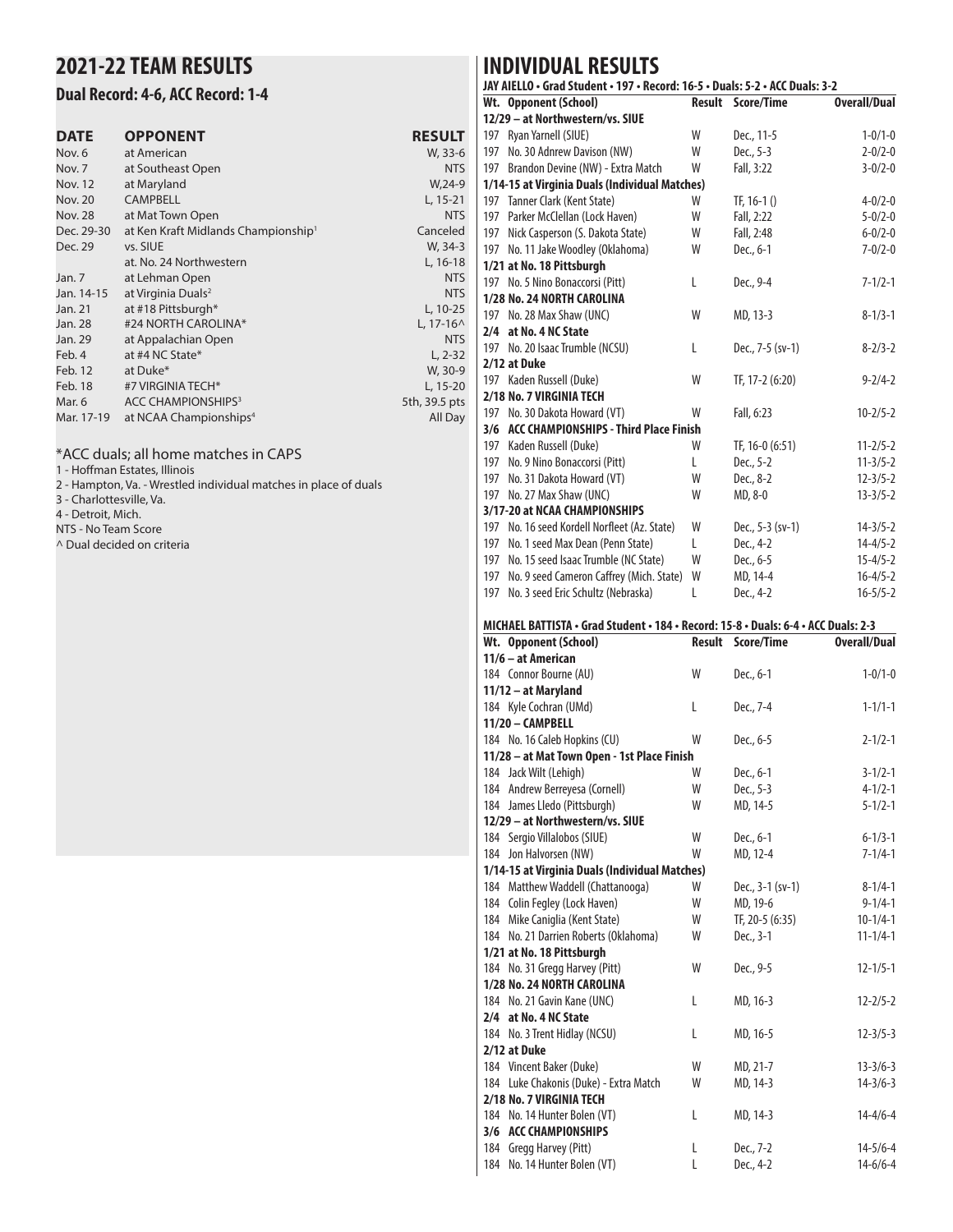| 184 Vincent Baker (Duke)                                                     | W            | Dec., 11-6                | $15 - 6/6 - 4$      |     | 165 Loudon Hurt (UVA)                                                           | W | MD, 12-4                 | $6 - 2/0 - 0$       |
|------------------------------------------------------------------------------|--------------|---------------------------|---------------------|-----|---------------------------------------------------------------------------------|---|--------------------------|---------------------|
| 3/17-20 at NCAA CHAMPIONSHIPS                                                |              |                           |                     | 165 | Nolan Wheeler (Newberry)                                                        | W | Dec., 8-3                | $7 - 2/0 - 0$       |
| 184 No. 8 seed Marcus Coleman (lowa State)                                   | $\mathsf{L}$ | MD, 10-2                  | $15 - 7/6 - 4$      |     | 165 Joey Mazzara (UNC)                                                          | L | Dec., 6-1                | $7 - 3/0 - 0$       |
| 184 Caleb Hopkins (Campbell)                                                 | L            | Fall, 1:43                | $15 - 8/6 - 4$      |     | 1/7 - at Lehman Open                                                            |   |                          |                     |
|                                                                              |              |                           |                     |     | 165 Jonathan Park (Navy)                                                        | L | Dec., 9-3                | $7 - 4/0 - 0$       |
| EVAN BUCHANAN • Sophomore • 141 • Record: 10-6 • Duals: 0-1 • ACC Duals: 0-1 |              |                           |                     | 165 | Andrew Vogelbaucher (Millersville)                                              | W | MD, 13-4                 | $8 - 4/0 - 0$       |
| Wt. Opponent (School)                                                        |              | <b>Result Score/Time</b>  | <b>Overall/Dual</b> | 165 | Grant Stotts (Iowa State)                                                       | W | Dec., 6-4 (sv-1)         | $9 - 4/0 - 0$       |
| 11/7 - at Southeast Open                                                     |              |                           |                     |     | 165 Erik Gibson (Spartan WC)                                                    | L | Dec., 7-2                | $9 - 5/0 - 0$       |
| 141 Nathan Higley (George Mason)                                             | L            | MD, 14-2                  | $0 - 1/0 - 0$       |     | 1/29 - at Appalachian Open - Second Place Finish                                |   |                          |                     |
| 141 Riley Edwards (App. State)                                               | W            | Dec., 10-8                | $1 - 1/0 - 0$       |     | 165 OJ Bost (App. State)                                                        | W | Dec., 7-3                | $10 - 5/0 - 0$      |
| 141 Jaekus Hines (App. State)                                                | L            | MD, 9-0                   | $1 - 2/0 - 0$       |     | 165 Rocco Contino (UVA)                                                         | W | Dec., 3-2                | $11 - 5/0 - 0$      |
| 11/28 - at Mat Town Open - 4th Place Finish                                  |              |                           |                     |     | 165 Will Miller (App. State)                                                    | W | Dec., 3-2                | $12 - 5/0 - 0$      |
| 141 Vince Cornella (Spartan Combat RTC)                                      | L            | Dec., 5-2                 | $1 - 3/0 - 0$       |     | 165 Isaias Estrada (UNC)                                                        | L | MD, 13-2                 | $12 - 6/0 - 0$      |
| 141 Jack Coulston (Lock Haven)                                               | W            | MD, 15-5                  | $2 - 3/0 - 0$       |     |                                                                                 |   |                          |                     |
| 141 Christopher Lanciano (Bucknell)                                          | W            | Dec., 8-4                 | $3 - 3/0 - 0$       |     | DYLAN CEDENO . Sophomore . 141 . Record: 5-8 . Duals: 3-5 . ACC Duals: 1-3      |   |                          |                     |
| 141 Vincenzo Napolitano                                                      | W            | by Medical Forfeit        | $4 - 3/0 - 0$       |     | Wt. Opponent (School)                                                           |   | <b>Result Score/Time</b> | <b>Overall/Dual</b> |
| 141 Sal Jones (Cornell)                                                      | W            | Dec., 4-2                 | $5 - 3/0 - 0$       |     | 11/6 - at American                                                              |   |                          |                     |
| 141 Aaron Coleman (Bloomsburg)                                               | W            | Dec., 6-1                 | $6 - 3/0 - 0$       |     | 141 Ethan Szerencsits (AU)                                                      | W | Fall, 1:24               | $1 - 0/1 - 0$       |
| 141 Drew Munch (Lehigh)                                                      | L            | Fall, 4:33                | $6 - 4/0 - 0$       |     | 11/12 - at Maryland                                                             |   |                          |                     |
| 1/21 at No. 18 Pittsburgh                                                    |              |                           |                     |     | 141 Danny Bertoni (UMd)                                                         | W | Dec., 4-2 (sv-1)         | $2 - 0/2 - 0$       |
| 141 No. 20 Cole Matthews (Pitt)                                              |              | MD, 10-1                  | $6 - 5/0 - 0$       |     | 12/29 - at Northwestern/vs. SIUE                                                |   |                          |                     |
| 1/29 - at Appalachian Open - Third Place Finish                              |              |                           |                     |     | 141 Saul Ervin (SIUE)                                                           | L | Dec., 5-1                | $2 - 1/2 - 1$       |
| 141 James Dalrymple (Chattanooga)                                            | L            | Dec., 4-2                 | $6 - 6/0 - 0$       |     | 141 Frankie Tal Shahar (NW)                                                     | L | Dec., 7-2                | $2 - 2/2 - 2$       |
| 141 Grant Kahlenberg (UNC Pembroke)                                          | W            | Dec., 6-0                 | $7 - 6/0 - 0$       |     | 1/28 No. 24 NORTH CAROLINA                                                      |   |                          |                     |
| 141 Riley Edwards (App. State)                                               | W            | Dec., 4-2                 | $8 - 6/0 - 0$       |     | 141 No. 7 Kizhan Clark (UNC)                                                    | L | Dec., 6-2                | $2 - 3/2 - 3$       |
|                                                                              |              |                           |                     |     |                                                                                 |   |                          |                     |
| 141 Jake Insko (Chattanooga)                                                 | W            | Dec., 6-4                 | $9 - 6/0 - 0$       |     | 2/4 at No. 4 NC State                                                           |   |                          |                     |
| 141 Ike Byers (App. State)                                                   | W            | Dec., 6-0                 | $10 - 6/0 - 0$      |     | 141 No. 24 Ryan Jack (NCSU)                                                     | L | Dec., 4-3                | $2 - 4/2 - 4$       |
|                                                                              |              |                           |                     |     | 2/12 at Duke                                                                    |   |                          |                     |
| KYREN BUTLER • Freshman • 141 • Record: 12-9 • Duals: 0-0 • ACC Duals: 0-0   |              |                           |                     |     | 141 Patrick Rowland (Duke)                                                      | W | MD, 11-1                 | $3-4/3-4$           |
| Wt. Opponent (School)                                                        |              | Result Score/Time         | <b>Overall/Dual</b> |     | 2/18 No. 7 VIRGINIA TECH                                                        |   |                          |                     |
| 11/7 - at Southeast Open - 3rd Place Finish                                  |              |                           |                     |     | 141 No. 22 Collin Gerardi (VT)                                                  | L | Dec., 6-2                | $3 - 5/3 - 5$       |
| 141 James Dalrymple (Chattanooga)                                            | W            | MD, 12-4                  | $1 - 0/0 - 0$       |     | 3/6 ACC CHAMPIONSHIPS - Third Place Finish                                      |   |                          |                     |
| 141 Grant Bloch (Princeton)                                                  | W            | Fall, 2:48                | $2 - 0/0 - 0$       |     | 141 No. 23 Collin Gerardi (VT)                                                  | L | Dec., 1-0                | $3-6/3-5$           |
| 141 Caden McCrary (UNC)                                                      | W            | Dec., 3-2                 | $3 - 0/0 - 0$       |     | 141 No. 6 Kizhan Clarke (UNC)                                                   | W | Dec., 5-0                | $4 - 6/3 - 5$       |
| 141 Kaden Cassidy (George Mason)                                             | L            | TF, 15-0 (5:45)           | $3 - 1/0 - 0$       |     | 141 No. 23 Collin Gerardi (VT)                                                  | W | Dec., 7-5                | $5 - 6/3 - 5$       |
| 141 Callum Sitek                                                             | W            | <b>Medical Forfeit</b>    | $4 - 1/0 - 0$       |     | 3/17-20 at NCAA CHAMPIONSHIPS                                                   |   |                          |                     |
| 11/14 – at Wolfpack Open                                                     |              |                           |                     |     | 141 No. 32 seed Josh Mason (Bloomsburg)                                         | L | Fall, 2:11               | $5 - 7/3 - 5$       |
| 141 Dominic Williams (Seton Hall)                                            | W            | Dec., 7-3                 | $5 - 1/0 - 0$       |     | 141 No. 30 seed Jacob Butler (Oklahoma)                                         | L | MD, 9-0                  | $5 - 8/3 - 5$       |
| 141 Ryan Jack (NC State)                                                     | L            | Fall, 6:10                | $5 - 2/0 - 0$       |     |                                                                                 |   |                          |                     |
| 141 Jarred Papcsy (NC State)                                                 | L            | Fall, 3:58                | $5 - 3/0 - 0$       |     | GABE CHRISTENSON · Sophomore · 197 · Record: 10-6 · Duals: 0-0 · ACC Duals: 0-0 |   |                          |                     |
| 11/28 - at Mat Town Open                                                     |              |                           |                     |     |                                                                                 |   | <b>Result Score/Time</b> | <b>Overall/Dual</b> |
|                                                                              |              |                           |                     |     | Wt. Opponent (School)                                                           |   |                          |                     |
|                                                                              | L            |                           | $5 - 4.0 - 0$       |     |                                                                                 |   |                          |                     |
| 141 Riley Edwards (App. State)                                               |              | Dec., 10-7                |                     |     | 1/7 - at Lehman Open                                                            |   |                          |                     |
| 141 Liam Schibi (Spartan Combat RTC)                                         | W            | Fall, 1:39                | $6 - 4/0 - 0$       |     | 197 Pierce Bausano (Harvard)                                                    | W | TF, 15-0 (3:48)          | $1 - 0/0 - 0$       |
| 141 Drew Munch (Lehigh)                                                      | L            | Dec., 6-3                 | $6 - 5/0 - 0$       |     | 197 Kyle Epperly (Rutgers)                                                      | W | Dec., 8-5                | $2 - 0/0 - 0$       |
| 1/7 - at Lehman Open                                                         |              |                           |                     |     | 197 Lucas Cochran (Penn State)                                                  | L | Dec., 8-6                | $2 - 1/0 - 0$       |
| 141 Thomas Deck (Army)                                                       | L            | Dec., 7-2                 | $6 - 6/0 - 0$       |     | 197 Channing Connors (UVA)                                                      | W | Dec., 8-6                | $3 - 1/0 - 0$       |
| 141 Blake Boyers (Brown)                                                     | W            | Dec., 8-2                 | $7 - 6/0 - 0$       |     | 197 Cade Wilson (Brown)                                                         | L | Dec., 4-2                | $3 - 2/0 - 0$       |
| 141 Lachlan McNeil (UNC)                                                     | W            | <b>By Medical Forfeit</b> | $8 - 6/0 - 0$       |     | 1/29 - at Appalachian Open - Second Place Finish                                |   |                          |                     |
| 141 Myles Griffin (Spartan WC)                                               | W            | Dec., 6-2                 | $9 - 6/0 - 0$       |     | 197 Wyatt Miller (App. State)                                                   | W | Dec., 4-3                | $4 - 2/0 - 0$       |
| 141 Vince Cornelia (Spartan WC)                                              | L            | Dec., 5-3                 | $9 - 7/0 - 0$       |     | 197 Ethan Weatherspoon (UVA)                                                    | W | Dec., 6-2                | $5 - 2/0 - 0$       |
| 1/29 - at Appalachian Open                                                   |              |                           |                     |     | 197 Colden Dorfman (UVA)                                                        | L | Dec., 5-4                | $5 - 3/0 - 0$       |
| 141 Riley Edwards (App. State)                                               | W            | Dec., 7-5                 | $10 - 7/0 - 0$      |     | 2/6 - at Edinboro Open - Second Place Finish                                    |   |                          |                     |
| 141 Jake Insko (Chattanooga)                                                 |              | MD, 10-2                  | $10 - 8/0 - 0$      |     | 197 Eli Pack (Army Prep)                                                        | W | TF, 17-2 (5:00)          | $6 - 3/0 - 0$       |
| 141 Blake Boarman (Chattanooga)                                              | W            | MD, 11-2                  | $11 - 8/0 - 0$      |     | 197 Keagan Carmenatty (W. Virginia)                                             | W | MD, 15-3                 | $7 - 3/0 - 0$       |
| 141 James Dalrymple (Chattanooga)                                            | W            | Dec., 2-1                 | $12 - 8/0 - 0$      | 197 | Eli Sheeren (Buffalo)                                                           | W | Dec., 5-2                | $8 - 3/0 - 0$       |
| 141 Ike Byers (App. State)                                                   | L            | Dec., 5-2                 | $12 - 9/0 - 0$      |     | 197 JT Correll (Michigan)                                                       | W | Dec., 4-3                | $9 - 3/0 - 0$       |
|                                                                              |              |                           |                     |     | 197 Jaxon Smith (Michigan)                                                      | L | Fall, 0:08               | $9 - 4/0 - 0$       |
| GAVIN CAGLE • Freshman • 165 • Record: 12-6 • Duals: 0-0 • ACC Duals: 0-0    |              |                           |                     |     | 2/19 VIRGINIA ROUND ROBIN                                                       |   |                          |                     |
| Wt. Opponent (School)                                                        |              | Result Score/Time         | <b>Overall/Dual</b> | 197 | Triston Norris (App. State)                                                     | W | Dec., 4-1                | $10 - 4/0 - 0$      |
| 11/7 - at Southeast Open - 3rd Place Finish                                  |              |                           |                     |     | 197 Jaxon Smith (Maryland)                                                      | L | MD, 19-7                 | $10 - 5/0 - 0$      |
| 165 Tyler Jenkins (Roanoke College)                                          | W            | Fall, 4:52                | $1 - 0/0 - 0$       |     | 197 Colin Nation (Campbell)                                                     | L | Dec., 6-5                | $10 - 6/0 - 0$      |
| 165 Jaden Hardrink (Davidson)                                                | W            | Fall, 10:00               | $2 - 0.0 - 0$       |     |                                                                                 |   |                          |                     |
| 165 Anthony Robinson (George Mason)                                          | W            | Dec., 3-1 (sv-1)          | $3 - 0/0 - 0$       |     | CHANNING CONNORS · Junior · 197 · Record: 3-4 · Duals: 0-0 · ACC Duals: 0-0     |   |                          |                     |
| 165 Tyler Kocak (George Mason)                                               | L            | Dec., 5-2                 | $3 - 1/0 - 0$       |     | Wt. Opponent (School)                                                           |   | <b>Result Score/Time</b> | <b>Overall/Dual</b> |
| 165 Braxton Lewis (Va Slaugter House)                                        | W            | MD, 16-3                  | $4 - 1/0 - 0$       |     | 12/5 - at Patriot Open                                                          |   |                          |                     |
| 11/14 - at Wolfpack Open                                                     |              |                           |                     |     | 197 Christian Knop (NC State)                                                   | L | Dec., 5-3                | $0 - 1/0 - 0$       |
| 165 Joey Mazzara (UNC)                                                       | L            | Dec., 5-3                 | $4 - 2/0 - 0$       | 197 | Jacob Anderson (Rider)                                                          | W | Dec., 3-1                | $1 - 1/0 - 0$       |
| 165 Otto Wolin (Unattached)                                                  | W            | Fall, 2:31                | $5 - 2/0 - 0$       |     | 197 Jaxon Smith (Maryland)                                                      | L | Fall, 2:52               | $1 - 2/0 - 0$       |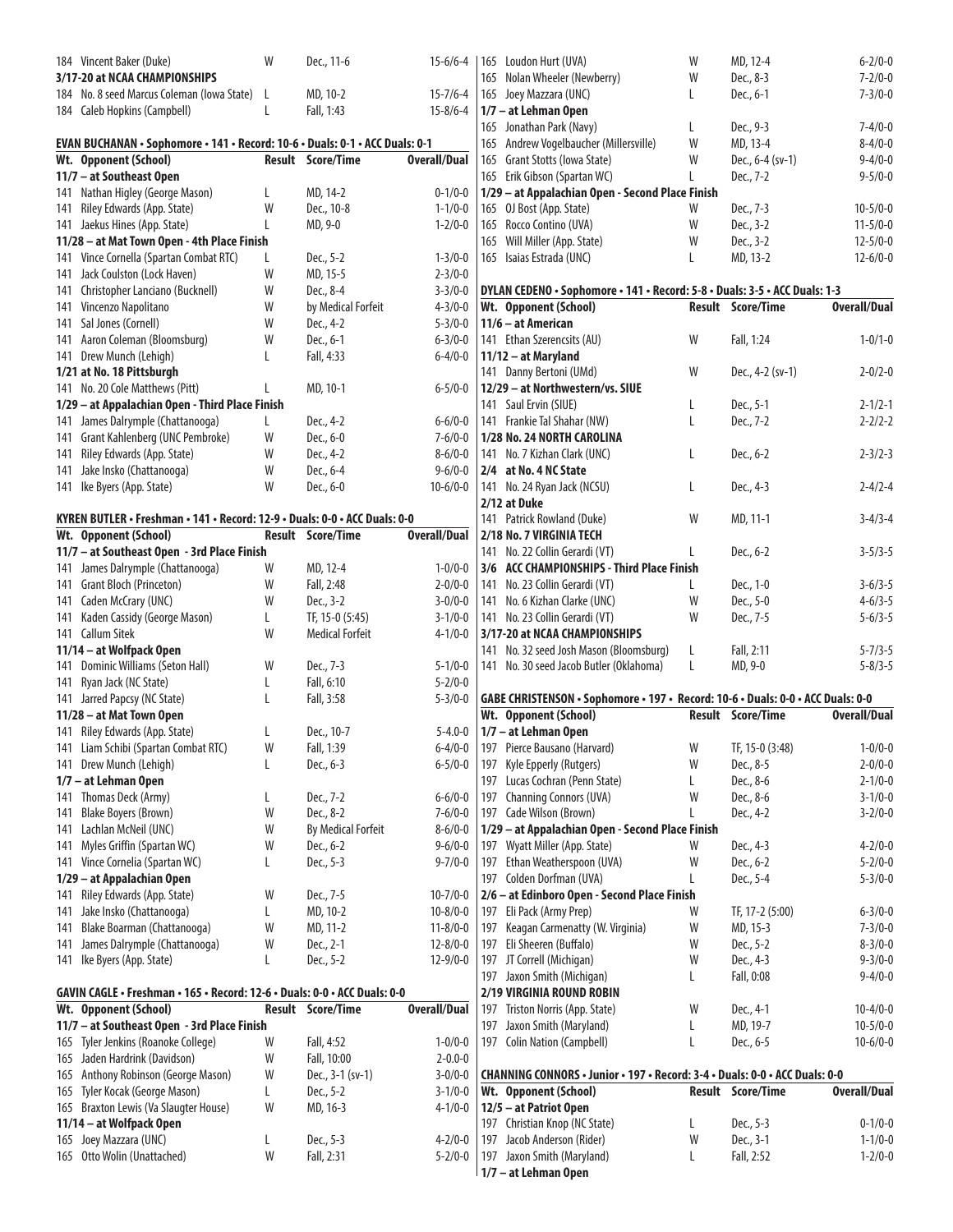| 197 | Geoff Magin (Pittsburgh)                                                         | L                      | Dec., 7-3          | $1 - 3/0 - 0$       | 133 No. 20 Joe Heilmann (UNC)                                                | L                      | Dec., 5-4                 | $12 - 6/6 - 3$      |
|-----|----------------------------------------------------------------------------------|------------------------|--------------------|---------------------|------------------------------------------------------------------------------|------------------------|---------------------------|---------------------|
|     | 197 Matteo Fulgieri (UNC)                                                        | W                      |                    | $2 - 3/0 - 0$       |                                                                              | W                      |                           | $13 - 6/6 - 3$      |
|     |                                                                                  |                        | Dec., 9-2          |                     | 133 Drake Doolittle (Duke)                                                   |                        | TF, 15-0 (5:53)           |                     |
| 197 | Bruce Vaughn (Millersville)                                                      | W                      | Fall, 1:33         | $3 - 3/0 - 0$       | 3/17-20 at NCAA CHAMPIONSHIPS                                                |                        |                           |                     |
|     | 197 Gabe Christenson (UVA)                                                       | L                      | Dec., 8-6          | $3 - 4/0 - 0$       | 133 No. 8 seed Rayvon Foley (Mich. State)                                    | W                      | Dec., 4-2                 | $14-6/6-3$          |
|     |                                                                                  |                        |                    |                     | 133 No. 9 seed Michael Colaiocco (Penn)                                      | W                      | Dec., 8-7                 | $15 - 6/6 - 3$      |
|     | ROCCO CONTINO • Freshman • 174 • Record: 8-3 • Duals: 0-0 • ACC Duals: 0-0       |                        |                    |                     | 133 No. 1 seed Roman Bravo-Young (Penn St.) L                                |                        | Dec., 13-6                | $15 - 7/6 - 3$      |
|     | Wt. Opponent (School)                                                            |                        | Result Score/Time  | <b>Overall/Dual</b> | 133 No. 11 seed Devan Turner (Ore. State)                                    | L                      | Dec., 5-3                 | $15 - 8/6 - 3$      |
|     | 11/7 - at Southeast Open - 2nd Place Finish                                      |                        |                    |                     |                                                                              |                        |                           |                     |
|     | 174 Steven Martinos (Roanoke College)                                            |                        |                    |                     |                                                                              |                        |                           |                     |
|     |                                                                                  | W                      | Fall, 1:12         | $1 - 0/0 - 0$       | NICK COY • Junior • 141 • Record: 0-3 • Duals: 0-0 • ACC Duals: 0-0          |                        |                           |                     |
|     | 174 James Brown (VT)                                                             | W                      | MD, 12-2           | $2 - 0/0 - 0$       | Wt. Opponent (School)                                                        |                        | <b>Result Score/Time</b>  | <b>Overall/Dual</b> |
|     | 174 Trey Kibe (VT)                                                               | W                      | Dec., 6-4 (sv-1)   | $3 - 0/0 - 0$       | 1/7 - at Lehman Open                                                         |                        |                           |                     |
|     | 174 Logan Messer (George Mason)                                                  | Ŀ.                     | Fall, 3:29         | $3 - 1/0 - 0$       | 141 Andrew Gapas (Rutgers)                                                   | L                      | Dec., 4-3                 | $0 - 1/0 - 0$       |
|     | 11/14 - at Wolfpack Open                                                         |                        |                    |                     | 141 Timothy Levine (Brown)                                                   | L                      | Fall, 0:36                | $0 - 2/0 - 0$       |
|     | 174 Dylan Reinart (NC State)                                                     | L                      | MD, 14-2           | $3 - 2/0 - 0$       | 1/29 - at Appalachian Open                                                   |                        |                           |                     |
|     | 174 Cameron Andrews (Campbell)                                                   | W                      | Dec., 6-2          | $4 - 2/0 - 0$       | 141 Tyler Kellison (App. State)                                              | L                      | by Injury Default         | $0 - 3/0 - 0$       |
|     | 174 Garrett Hill (Unattached)                                                    | <b>Medical Forfeit</b> |                    | $4 - 2/0 - 0$       | 141 James Dalrymple (Chattanooga)                                            | <b>Medical Forfeit</b> |                           | $0 - 3/0 - 0$       |
|     |                                                                                  |                        |                    |                     |                                                                              |                        |                           |                     |
|     | 1/29 - at Appalachian Open                                                       |                        |                    |                     |                                                                              |                        |                           |                     |
|     | 165 Gavin Cagle (UVA)                                                            | L                      | Dec., 3-2          | $4 - 3/0 - 0$       | ALEX CRUZ · Senior · 157 · Record: 4-1 · Duals: 0-0 · ACC Duals: 0-0         |                        |                           |                     |
|     | 165 Dee Reddick (App. State)                                                     | W                      | Dec., 12-7         | $5 - 3/0 - 0$       | Wt. Opponent (School)                                                        |                        | <b>Result Score/Time</b>  | <b>Overall/Dual</b> |
|     | 165 Michael Goldfeder (UNC)                                                      | W                      | by Medical Forfeit | $6 - 3/0 - 0$       | 11/7 - at Southeast Open - 5th Place Finish                                  |                        |                           |                     |
|     | 165 Sonny Santiago (UNC)                                                         | W                      | by Medical Forfeit | $7 - 3/0 - 0$       | 157 Leo Rodriguez (Unattached)                                               | W                      | Fall, 0:34                | $1 - 0/0 - 0$       |
|     | 165 Will Miller (App. State)                                                     | W                      | Fall, 1:08         | $8 - 3/0 - 0$       | 157 Quincy Monday (Princeton)                                                | L                      | Fall, 2:07                | $1 - 1/0 - 0$       |
|     |                                                                                  |                        |                    |                     | 157 Dominic Isola (Virginia)                                                 | W                      | Fall, 3:57                | $2 - 1/0 - 0$       |
|     |                                                                                  |                        |                    |                     |                                                                              |                        |                           |                     |
|     | RAY COSTA · Junior · 165 · Record: 4-6 · Duals: 0-0 · ACC Duals: 0-0             |                        |                    |                     | 157 Jake Hart (VT)                                                           | W                      | TF, 16-0 (6:06)           | $3 - 1/0 - 0$       |
|     | Wt. Opponent (School)                                                            |                        | Result Score/Time  | <b>Overall/Dual</b> | 157 Cesar Alvan (Columbia)                                                   | W                      | Fall, 5:26                | $4 - 1/0 - 0$       |
|     | 11/7 - at Southeast Open                                                         |                        |                    |                     |                                                                              |                        |                           |                     |
|     | 165 Joey Mazzara (UNC)                                                           | L                      | Dec., 9-2          | $0 - 1/0 - 0$       | HADYN DANALS . Freshman . 184 . Record: 9-5 . Duals: 0-0 . ACC Duals: 0-0    |                        |                           |                     |
|     | 165 Blaine Bergey (NJRTC)                                                        | L                      | Dec., 5-2          | $0 - 2/0 - 0$       | Wt. Opponent (School)                                                        |                        | <b>Result Score/Time</b>  | <b>Overall/Dual</b> |
|     | 11/28 - at Mat Town Open                                                         |                        |                    |                     | 11/7 - at Southeast Open - 2nd Place Finish                                  |                        |                           |                     |
|     | 165 Tyler Megonigal (Lock Haven)                                                 |                        | Dec., 10-6         | $0 - 3/0 - 0$       | 184 Shane Quick (Campbell)                                                   | W                      | TF, 17-2 (4:33)           | $1 - 0/0 - 0$       |
|     |                                                                                  | L                      |                    |                     |                                                                              |                        |                           |                     |
|     | 165 Cody Harrison (Bloomsburg)                                                   | W                      | Dec., 5-4          | $1 - 3/0 - 0$       | 184 Sam Francis (Roanoke College)                                            | W                      | Fall, 1:40                | $2 - 0/0 - 0$       |
|     | 165 Ethan Wiant (Clarion)                                                        | W                      | Dec., 8-5          | $2 - 3/0 - 0$       | 184 Simeone Holmes (VT)                                                      | W                      | MD, 9-1                   | $3 - 0/0 - 0$       |
|     | 165 Jack Janda (Drexel)                                                          | L                      | Dec., 14-3         | $2 - 4/0 - 0$       | 184 Cole Rees (Campbell)                                                     | L.                     | Dec., 5-3                 | $3 - 1/0 - 0$       |
|     | 1/29 - at Appalachian Open                                                       |                        |                    |                     | 11/14 - at Wolfpack Open                                                     |                        |                           |                     |
|     | 165 Dee Reddick (App. State)                                                     | W                      | Dec., 5-3          | $3 - 4/0 - 0$       | 184 Will Rogers (Citadel)                                                    | W                      | TF, 16-0 (1:55)           | $4 - 1/0 - 0$       |
|     | 165 Isaias Estrada (UNC)                                                         | L                      | Dec., 7-4          | $3 - 5/0 - 0$       | 184 Colin Pettine (UNC-Pembroke)                                             | W                      | TF, 16-0 (1:31)           | $5 - 1/0 - 0$       |
|     | 165 OJ Bost (App. State)                                                         | W                      | Dec., 3-2          | $4 - 5/0 - 0$       | 184 Hunter Queen (UNC)                                                       | W                      | TF, 19-2 (4:41)           | $6 - 1/0 - 0$       |
|     |                                                                                  |                        |                    |                     |                                                                              |                        |                           |                     |
|     | 165 Kamal Adewumi (Ohio)                                                         | L                      | Dec., 8-5          | $4 - 6/0 - 0$       | 184 Nick Reenan (NC State)                                                   | L                      | Fall, 2:03                | $6 - 2/0 - 0$       |
|     |                                                                                  |                        |                    |                     | 184 Joey Milano (NC State)                                                   | L                      | Dec., 6-1                 | $6 - 3/0 - 0$       |
|     | BRIAN COURTNEY • Grad Student • 133 • Record: 15-8 • Duals: 6-3 • ACC Duals: 2-2 |                        |                    |                     | 1/29 - at Appalachian Open - Third Place Finish                              |                        |                           |                     |
|     | Wt. Opponent (School)                                                            |                        | Result Score/Time  | <b>Overall/Dual</b> | 184 Micah DiCarlo (Citadel)                                                  | W                      | TF, 15-0 (3:50)           | $7 - 3/0 - 0$       |
|     | 11/6 - at American                                                               |                        |                    |                     | 184 Hunter Queen (UNC)                                                       | W                      | Dec., 6-2                 | $8 - 3/0 - 0$       |
|     | 133 Jack Maida (AU)                                                              | W                      | Dec., 7-3          | $1 - 0/1 - 0$       |                                                                              |                        | TF, 15-0 (3:06)           | $8-4/0-0$           |
|     | 11/12 - at Maryland                                                              |                        |                    |                     |                                                                              |                        |                           |                     |
|     |                                                                                  |                        |                    |                     | 184 Joey Milano (NC State)                                                   |                        |                           |                     |
|     |                                                                                  |                        |                    |                     | 184 Krystian Kinsey (UVA)                                                    | W                      | Dec., 4-1                 | $8 - 5/0 - 0$       |
|     | 133 King Sandoval (UMd)                                                          | W                      | Dec., 4-2          | $2 - 0/2 - 0$       | 184 Mark Chaid (UNC)                                                         | W                      | Fall, 1:11                | $9 - 5/0 - 0$       |
|     | 11/20 - CAMPBELL                                                                 |                        |                    |                     |                                                                              |                        |                           |                     |
|     | 133 Domenic Zaccone (CU)                                                         | W                      | MD, 14-3           | $3 - 0/3 - 0$       | COLDEN DORFMAN • Freshman • 197 • Record: 10-4 • Duals: 0-0 • ACC Duals: 0-0 |                        |                           |                     |
|     | 12/29 - at Northwestern/vs. SIUE                                                 |                        |                    |                     | Wt. Opponent (School)                                                        |                        | <b>Result Score/Time</b>  | <b>Overall/Dual</b> |
|     |                                                                                  |                        |                    |                     |                                                                              |                        |                           |                     |
|     | 133 No Opponent (SIUE)                                                           | W                      | by forfeit         | $4 - 0/4 - 0$       | 11/7 - at Southeast Open - Second Place Finish                               |                        |                           |                     |
|     | 133 No. 9 Chris Cannon (NW)                                                      | L                      | Dec., 8-7          | $4 - 1/4 - 1$       | 197 Dylan McCandless (Tiffin)                                                | W                      | MD, 13-2                  | $1 - 0/0 - 0$       |
|     | 1/14-15 at Virginia Duals (Individual Matches)                                   |                        |                    |                     | 197 Triston Norris (App. State)                                              | W                      | Dec., 10-6                | $2 - 0/0 - 0$       |
|     | 133 No. 21 Brayden Palmer (Chattanooga)                                          | L.                     | Dec., 4-0          | $4 - 2/4 - 1$       | 197 Brandon Hoselton (Campbell)                                              | W                      | Dec., 8-3                 | $3 - 0/0 - 0$       |
|     | 133 Gabe Strickland (Lock Haven)                                                 | W                      | Dec., 5-0          | $5 - 2/4 - 1$       | 197 Jonathan List (George Mason)                                             | L                      | Dec., 7-4                 | $3 - 1/0 - 0$       |
|     | 133 Gabe Vidlak (Oklahoma)                                                       | W                      | MD, 13-5           | $6 - 2/4 - 1$       | 11/14 - at Wolfpack Open                                                     |                        |                           |                     |
|     |                                                                                  | W                      | Dec., 9-7          | $7 - 2/4 - 1$       |                                                                              |                        | Fall, 4:27                | $3 - 2/0 - 0$       |
|     | 133 Caleb Tanner (Oklahoma)                                                      |                        |                    |                     | 197 Levi Hopkins (Campbell)                                                  |                        |                           |                     |
|     | 1/28 No. 24 NORTH CAROLINA                                                       |                        |                    |                     | 197 Jeremiah Good (King University)                                          | W                      | Fall, 1:28                | $4 - 2/0 - 0$       |
|     | 133 No. 10 Jaime Hernandez (UNC)                                                 | W                      | Dec., 5-3 (sv-1)   | $8 - 2/5 - 1$       | 197 Chris Kober (Campbell)                                                   | L                      | Fall, 2:35                | $4 - 3/0 - 0$       |
|     | 133 Joe Heilmann (UNC) - Extra Match                                             | W                      | Dec., 6-4 (sv-1)   | $9 - 2/5 - 1$       | 1/7 - at Lehman Open                                                         |                        |                           |                     |
|     | 2/4 at No. 4 NC State                                                            |                        |                    |                     | 197 Kyle Epperly (Rutgers)                                                   | W                      | MD, 14-3                  | $5 - 3/0 - 0$       |
|     | 133 No. 15 Kai Orine (NCSU)                                                      | L                      | Dec., 10-5         | $9 - 3/5 - 2$       | 197 Cole Forrester (Air Force)                                               | W                      | MD, 10-2                  | $6 - 3/0 - 0$       |
|     | 133 Jarrett Trombley (NCSU) - Extra Match                                        | W                      | Dec., 4-3          | $10 - 3/5 - 2$      | 197 Geoff Magin (Pittsburgh)                                                 | W                      | <b>By Medical Forfeit</b> | $7 - 3/0 - 0$       |
|     | 2/12 at Duke                                                                     |                        |                    |                     | 197 No. 25 J.T. Brown (Army)                                                 | L                      | Dec., 8-6                 | $7 - 4/0 - 0$       |
|     |                                                                                  | W                      |                    |                     |                                                                              |                        |                           |                     |
|     | 133 Drake Doolittle (Duke)                                                       |                        | Dec., 8-2          | $11 - 3/6 - 2$      | 1/29 - at Appalachian Open - First Place Finish                              |                        |                           |                     |
|     | 2/18 No. 7 VIRGINIA TECH                                                         |                        |                    |                     | 197 Caleb Rubin (Life)                                                       | W                      | Dec., 6-0                 | $8 - 4/0 - 0$       |
|     | 133 No. 5 Korbin Myers (VT)                                                      | L                      | Dec., 8-3          | $11 - 4/6 - 3$      | 197 Cade Lautt (UNC)                                                         | W                      | Fall, 2:32                | $9 - 4/0 - 0$       |
|     | 133 Brandon Wittenburg (VT) - Extra Match                                        | W                      | MD, 14-1           | $12 - 4/6 - 3$      | 197 Gabe Christenson (UVA)                                                   | W                      | Dec., 5-4                 | $10-4/0-0$          |
|     | 3/6 ACC CHAMPIONSHIPS<br>133 No. 21 Kai Orine (NCSU)                             | L                      | Dec., 5-2          | $12 - 5/6 - 3$      |                                                                              |                        |                           |                     |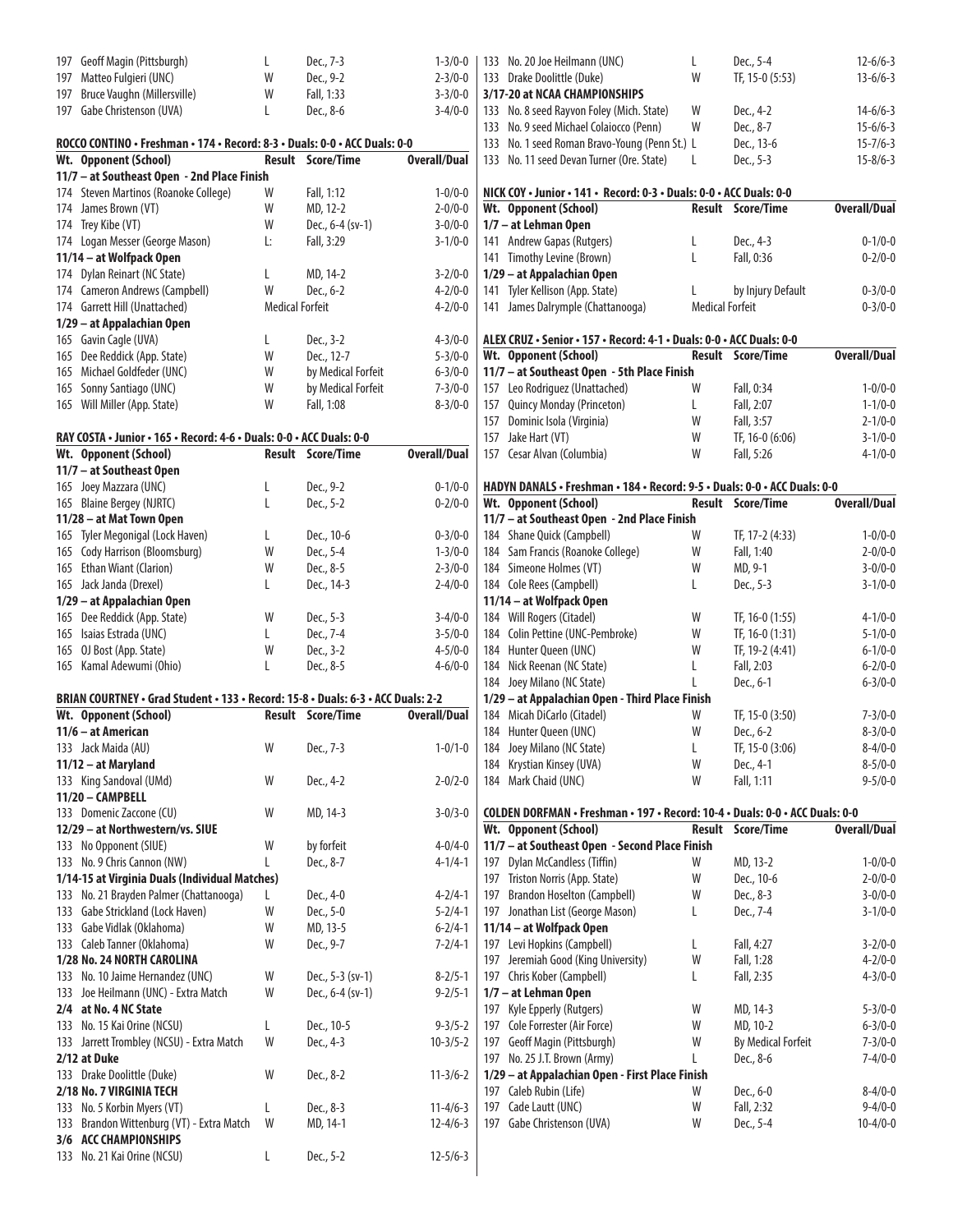| LUCA ERRICO · Sophomore · 141 · Record: 0-2 · Duals: 0-0 · ACC Duals: 0-0    |                        |                          |                     | 133 Jace Palmer (UNC)                                                            | L            | Dec., 6-3                | $5 - 7/0 - 0$       |
|------------------------------------------------------------------------------|------------------------|--------------------------|---------------------|----------------------------------------------------------------------------------|--------------|--------------------------|---------------------|
| Wt. Opponent (School)                                                        |                        | <b>Result Score/Time</b> | <b>Overall/Dual</b> | 1/29 - at Appalachian Open                                                       |              |                          |                     |
| 11/28 - at Mat Town Open                                                     |                        |                          |                     | 133 Mario Guillen (Ohio)                                                         | L            | MD, 12-3                 | $5 - 8/0 - 0$       |
| 141 Joshua Sanders (Cornell)                                                 | L                      | MD, 12-1                 | $0 - 3/0 - 0$       | 133 Kaden Ramos (Life)                                                           | W            | Dec., 6-2                | $6 - 8/0 - 0$       |
| 141 Sal Jones (Cornell)                                                      | L                      | MD, 14-3                 | $0 - 4/0 - 0$       | 133 Erik Roggie (UVA)                                                            | L            | MD, 10-1                 | $6 - 9/0 - 0$       |
|                                                                              |                        |                          |                     |                                                                                  |              |                          |                     |
| JON ERRICO • Grad Student • 157 • Record: 13-4 • Duals: 3-1 • ACC Duals: 0-1 |                        |                          |                     | LOUDON HURT · Sophomore · 165 · Record: 0-4 · Duals: 0-0 · ACC Duals: 0-0        |              |                          |                     |
| Wt. Opponent (School)                                                        |                        | <b>Result Score/Time</b> | <b>Overall/Dual</b> | Wt. Opponent (School)                                                            |              | <b>Result Score/Time</b> | <b>Overall/Dual</b> |
| 11/6 – at American                                                           |                        |                          |                     | 11/14 - at Wolfpack Open                                                         |              |                          |                     |
| 157 Cole Painter (AU)                                                        | W                      | TF, 17-2 (5:26)          | $1 - 0/1 - 0$       | 165 Kevin Muschel (Campbell)                                                     | L            | Dec., 4-3                | $0 - 1/0 - 0$       |
| 11/12 - at Maryland                                                          |                        |                          |                     | 165 Gavin Cagle (UVA)                                                            | L            | MD, 12-4                 | $0 - 2/0 - 0$       |
| 157 Lucas Cordio (UMd)                                                       | W                      | MD, 15-6                 | $2 - 0/2 - 0$       | 11/28 - at Mat Town Open                                                         |              |                          |                     |
| 11/20 - CAMPBELL                                                             |                        |                          |                     | 165 Ethan Wiant (Clarion)                                                        | L            | Dec., 4-0                | $0 - 3/0 - 0$       |
| 157 Matthew Dallara (CU)                                                     | W                      | Dec., 4-2                | $3 - 0/3 - 0$       | 165 Dimitri Gomkreilidize (Binghamton)                                           | L            | Dec., 10-8               | $0 - 4/0 - 0$       |
| 11/28 - at Mat Town Open - 1st Place Finish                                  |                        |                          |                     | 1/29 - at Appalachian Open                                                       |              |                          |                     |
| 157 Sean Grant (Penn State Club)                                             | W                      | Fall, 0:39               | $4 - 0/3 - 0$       | 165 Kamal Adewumi (Ohio)                                                         | L            | TF, 16-1 (3:21)          | $0 - 5/0 - 0$       |
|                                                                              |                        |                          |                     |                                                                                  |              |                          |                     |
| 157 George Ruiz (Navy)                                                       | W                      | Fall, 1:41               | $5 - 0/3 - 0$       | 165 Tre Morrisette (Life)                                                        | $\mathsf{L}$ | MD, 19-8                 | $0 - 6/0 - 0$       |
| 157 Nic Sansone (UVA)                                                        | W                      | Dec., 6-1                | $6 - 0/3 - 0$       |                                                                                  |              |                          |                     |
| 157 Denton Spencer (UVA)                                                     | W                      | Dec., 2-0                | $7 - 0/3 - 0$       |                                                                                  |              |                          |                     |
| 1/7 - at Lehman Open                                                         |                        |                          |                     | DOMINIC ISOLA · Sophomore · 157 · Record: 1-2 · Duals: 0-0 · ACC Duals: 0-0      |              |                          |                     |
| 157 Niko Katsuyosji (Harvard)                                                | W                      | Dec., 11-5               | $8 - 0/3 - 0$       | Wt. Opponent (School)                                                            |              | <b>Result Score/Time</b> | <b>Overall/Dual</b> |
| 157 Levi Haynes (Unattached)                                                 | L                      | Dec., 6-2                | $8 - 1/3 - 0$       | 11/7 - at Southeast Open                                                         |              |                          |                     |
| 157 Logan Sciotto (Navy)                                                     | W                      | MD, 16-6                 | $9 - 1/3 - 0$       | 157 Connor Brady (VT)                                                            | L            | Dec., 3-2                | $0 - 1/0 - 0$       |
| 157 Derek Fields (NC State)                                                  | W                      | Dec., 4-2                | $10-1/3-0$          | 157 Connor Kievman (NYCRTC)                                                      | W            | Dec., 4-0                | $1 - 1/0 - 0$       |
| 157 Luca Frinzi (Lehigh)                                                     |                        | Dec., 7-6                | $10 - 2/3 - 0$      | 157 Alex Cruz (UVA)                                                              | L            | Fall, 3:57               | $1 - 2/0 - 0$       |
| 1/14-15 at Virginia Duals (Individual Matches)                               |                        |                          |                     |                                                                                  |              |                          |                     |
| 157 Cam Picklo (Oklahoma)                                                    | W                      | Fall, 2:08               | $11 - 2/3 - 0$      | JAKE KEATING • Fifth-Year • 157 • Record: 17-7 • Duals: 3-2 • ACC Duals: 3-2     |              |                          |                     |
| 157 Ian Senz (Kent State)                                                    | W                      | Fall, 0:52               | $12 - 2/3 - 0$      | Wt. Opponent (School)                                                            |              | <b>Result Score/Time</b> | <b>Overall/Dual</b> |
| 157 Jack Thompson (S. Dakota State)                                          | L                      | Dec., 11-7               | $12 - 3/3 - 0$      | 11/29 - at MatMen Open                                                           |              |                          |                     |
| 1/21 at No. 18 Pittsburgh                                                    |                        |                          |                     | 157 No. 33 Alex Carida (Bloomsburg)                                              | W            | Dec., 5-3                | $1 - 0/0 - 0$       |
| 157 No. 21 Elijah Cleary (Pitt)                                              | L                      | Dec., 4-2                | $12 - 4/3 - 1$      | 157 No. 10 Kendall Coleman (Purdue)                                              | W            | by medical forfeit       | $2 - 0/0 - 0$       |
| 2/4 at No. 4 NC State                                                        |                        |                          |                     | 157 Garrett Model (Wisconsin)                                                    | W            | Dec., 12-8               | $3 - 0/0 - 0$       |
| 157 Matt Fields (NCSU) - Extra Match                                         | W                      | MD, 10-2                 | $13 - 4/3 - 1$      | 157 Cooper Noehre (Purdue)                                                       | W            | Dec., 11-4               | $4 - 0/0 - 0$       |
|                                                                              |                        |                          |                     | 157 No. 33 Alex Carida (Bloomsburg)                                              | L            | Dec., 7-2                | $4 - 1/0 - 0$       |
| PATRICK EVANS · Junior · 141 · Record: 1-2 · Duals: 0-0 · ACC Duals: 0-0     |                        |                          |                     | 157 Matt Dallara (Campbell)                                                      | W            | Dec., 10-8               | $5 - 1/0 - 0$       |
| Wt. Opponent (School)                                                        |                        | <b>Result Score/Time</b> | <b>Overall/Dual</b> | 1/14-15 at Virginia Duals (Individual Matches)                                   |              |                          |                     |
| 1/29 - at Appalachian Open - Fourth Place Finish                             |                        |                          |                     | 157 Weston Wichman (Chattanooga)                                                 | W            | Dec., 12-10              | $6 - 1/0 - 0$       |
| 141 Matthew Williams (Chattanooga)                                           |                        | Dec., 3-1                |                     |                                                                                  | W            |                          |                     |
|                                                                              | L                      |                          | $0 - 1/0 - 0$       | 157 Ben Barton (Lock Haven)                                                      |              | Dec., 10-6               | $7 - 1/0 - 0$       |
| 141 George Coleman (Chattanooga)                                             | W                      | Dec., 11-4               | $1 - 1/0 - 0$       | 157 Robert Pryhocki (Kent State)                                                 | W            | TF, 20-5 (2:49)          | $8 - 1/0 - 0$       |
| 141 Matthew Williams (Chattanooga)                                           | L                      | Dec., 4-3                | $1 - 2/0 - 0$       | 157 No. 16 Justin Thomas (Oklahoma)                                              | L            | Dec., 11-5               | $8 - 2/0 - 0$       |
|                                                                              |                        |                          |                     | 1/21 at No. 18 Pittsburgh                                                        |              |                          |                     |
| LANDEN HACKER · Freshman · 141 · Record: 0-4 · Duals: 0-0 · ACC Duals: 0-0   |                        |                          |                     | 165 No. 13 Jake Wentzel (Pitt)                                                   | L            | MD, 10-0                 | $8 - 3/0 - 1$       |
| Wt. Opponent (School)                                                        |                        | Result Score/Time        | <b>Overall/Dual</b> | 1/28 No. 24 NORTH CAROLINA                                                       |              |                          |                     |
| 11/14 - at Wolfpack Open                                                     |                        |                          |                     | 157 No. 6 Austin O'Connor (UNC)                                                  | L            | Dec., 6-4                | $8-4/0-2$           |
| 141 Chris Rivera (Campbell)                                                  | L                      | TF, 18-3 (6:08)          | $0 - 1/0 - 0$       | 2/4 at No. 4 NC State                                                            |              |                          |                     |
| 141 Caden McCrary (Unattached)                                               | L                      | Dec., 8-2                | $0 - 2/0 - 0$       | 157 No. 10 Ed Scott (NCSU)                                                       | W            | Dec., 11-10              | $9 - 4/1 - 2$       |
| 11/28 - at Mat Town Open                                                     |                        |                          |                     | 157 AJ Kovacs (NCSU) - Extra Match                                               | W            | Dec., 3-2                | $10 - 4/1 - 2$      |
| 141 Aaron Coleman (Bloomsburgh)                                              | L                      | TF, 15-0 (5:52)          | $0 - 3/0 - 0$       | 2/12 at Duke                                                                     |              |                          |                     |
| 141 Sal Jones (Cornell)                                                      | L                      | TF, 16-1 (5:20)          | $0 - 4/0 - 0$       | 157 Wade Unger (Duke)                                                            | W            | Dec., 4-1                | $11 - 4/2 - 2$      |
|                                                                              |                        |                          |                     | 2/18 No. 7 VIRGINIA TECH                                                         |              |                          |                     |
| JOE HAYNES • Freshman • 125 • Record: 6-9 • Duals: 0-0 • ACC Duals: 0-0      |                        |                          |                     | 157 No. 28 Connor Brady (VT)                                                     | W            | Dec., 5-3                | $12 - 4/3 - 2$      |
| Wt. Opponent (School)                                                        |                        | <b>Result Score/Time</b> | <b>Overall/Dual</b> | 157 Jake Hart (VT) - Extra Match                                                 | W            | Dec., 5-4                | $13 - 4/3 - 2$      |
| 11/7 - at Southeast Open                                                     |                        |                          |                     | 3/6 ACC CHAMPIONSHIPS - Third Place Finish                                       |              |                          |                     |
| 125 Caden Crawford (Tiffin)                                                  | W                      | Dec., 8-2                | $1 - 0/0 - 0$       | 157 No. 7 Ed Scott (NCSU)                                                        | L            | Fall, 2:03               | $13 - 5/3 - 2$      |
| 125 Mac Cafurello (Roanoke College)                                          | L                      | Dec., 2-1                | $1 - 1/0 - 0$       | 157 Elijah Cleary (Pitt)                                                         | W            | Dec., 6-0                | $14 - 5/3 - 2$      |
| 125 Sam Congleton (VMI)                                                      | W                      | TF, 16-0 (2:52)          | $2 - 1/0 - 0$       | 157 No. 30 Connor Brady (VT)                                                     |              | Dec., 6-1                | $15 - 5/3 - 2$      |
|                                                                              |                        |                          |                     |                                                                                  | W            |                          |                     |
| 125 Benjamin Monn (George Mason)                                             | L                      | Dec., 5-2                | $2 - 2/0 - 0$       | 3/17-20 at NCAA CHAMPIONSHIPS                                                    |              |                          |                     |
| 11/14 - at Wolfpack Open - 4th Place Finish                                  |                        |                          |                     | 157 No. 19 seed Kendall Coleman (Purdue)                                         | W            | Dec., 6-2                | $16 - 5/3 - 2$      |
| 133 Jarrett Trombleey (NC State)                                             | L                      | MD, 12-2                 | $2 - 3/0 - 0$       | 157 No. 3 seed Jacori Teemer (Az. State)                                         | L            | Fall, 2:43               | $16 - 6/3 - 2$      |
| 133 Jackson Bradford (Citadel)                                               | W                      | Dec., 2-0                | $3 - 3/0 - 0$       | 157 No. 20 seed Elijah Cleary (Pitt)                                             | W            | Dec., 3-2                | $17 - 6/3 - 2$      |
| 133 Brandon Wittenburg (VT)                                                  | L                      | Fall, 2:20               | $3-4/0-0$           | 157 No. 22 seed Dazjon Castro (Citadel)                                          | L            | Fall, 4:18               | $17 - 7/3 - 2$      |
| 11/28 - at Mat Town Open                                                     |                        |                          |                     |                                                                                  |              |                          |                     |
| 133 Andrew Lucinski (Buffalo)                                                | W                      | Dec., 5-3                | $4 - 4/0 - 0$       | KRYSTIAN KINSEY • RS-Sophomore • 174 • Record: 5-8 • Duals: 0-1 • ACC Duals: 0-0 |              |                          |                     |
| 133 Ivan Garcia (Binghamton)                                                 | L                      | Dec., 8-2                | $4 - 5/0 - 0$       | Wt. Opponent (School)                                                            |              | <b>Result Score/Time</b> | <b>Overall/Dual</b> |
| 133 Declan Neville (Buffalo)                                                 | <b>Medical Forfeit</b> |                          |                     | 11/20 - CAMPBELL                                                                 |              |                          |                     |
| 1/7 - at Lehman Open                                                         |                        |                          |                     | 174 Austin Murphy (CU)                                                           | L            | Fall, 2:52               | $0 - 1/0 - 1$       |
| 133 Sidney Flores (Air Force)                                                | L                      | Dec., 7-2                | $4 - 6/0 - 0$       | 11/28 - at Mat Town Open                                                         |              |                          |                     |
| 133 Matt Morris (Millersville)                                               | W                      | Dec., 7-0                | $5 - 6/0 - 0$       | 174 Zander Manuel (Navy)                                                         | W            | MD, 8-0                  | $1 - 1/0 - 1$       |
|                                                                              |                        |                          |                     |                                                                                  |              |                          |                     |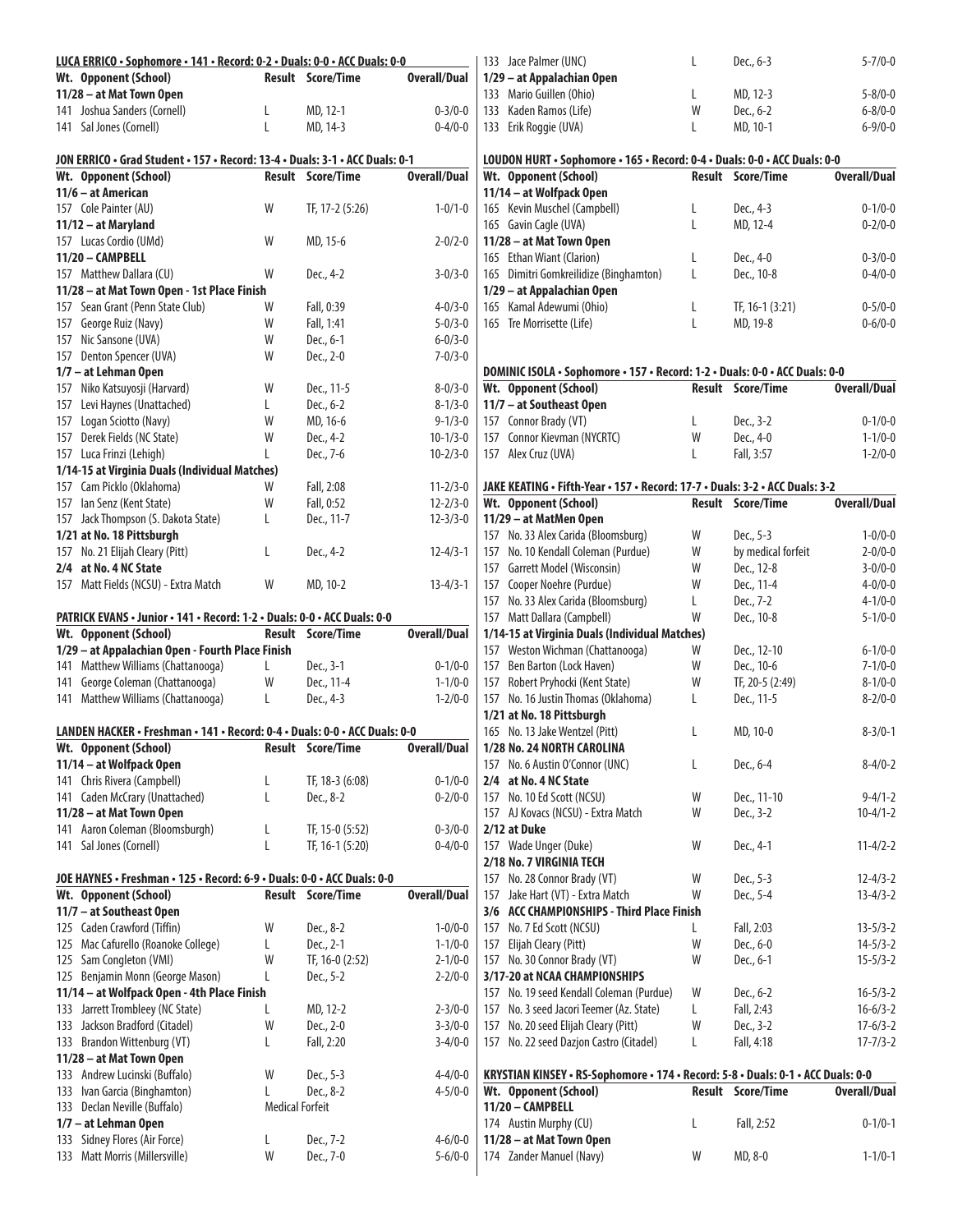| 174 Christian Hanson (Spartan Combat RTC) |   | Dec., 13-7 | $1 - 2/0 - 1$ |
|-------------------------------------------|---|------------|---------------|
| 174 John Stawinski (Cornell)              | L | Dec., 4-1  | $1 - 3/0 - 1$ |
| 12/29 - at Northwestern/vs. SIUE          |   |            |               |
| 174 A. Enkhmandakha (NW) - Extra Match    | L | Dec., 7-6  | $1 - 4/0 - 1$ |
| 1/7 – at Lehman Open                      |   |            |               |
| 174 No. 29 Ben Pasiuk (Army)              | L | Dec., 8-2  | $1 - 5/0 - 1$ |
| 174 Jack Kelley (Penn State)              | W | Dec., 8-3  | $2 - 5/0 - 1$ |
| 174 Vic Marcelli (UVA)                    | L | Dec., 10-9 | $2 - 6/0 - 1$ |
| 1/29 – at Appalachian Open                |   |            |               |
| 184 Hunter Queen (UNC)                    | L | Dec., 8-4  | $2 - 7/0 - 1$ |
| 184 Micah DiCarlo (Citadel)               | W | Fall, 2:26 | $3 - 7/0 - 1$ |
| 184 J Wimmer (Duke)                       | W | Dec., 9-4  | $4 - 7/0 - 1$ |
| 184 Brock DelSignore (NC State)           | W | Dec., 8-1  | $5 - 7/0 - 1$ |
| 184 Hadyn Danals (UVA)                    | I | Dec., 4-1  | $5 - 8/0 - 1$ |

| SCOTT KIYONO · Fifth-Year · 141 · Record: 2-5 · Duals: 0-1 · ACC Duals: 0-0 |   |                   |               |
|-----------------------------------------------------------------------------|---|-------------------|---------------|
| Wt. Opponent (School)                                                       |   | Result Score/Time | Overall/Dual  |
| 11/20 - CAMPBELL                                                            |   |                   |               |
| 141 Shannon Hanna (CU)                                                      | L | Dec., 10-5        | $0 - 1/0 - 1$ |
| 12/5 - at Patriot Open                                                      |   |                   |               |
| 141 David Diaz (VMI)                                                        | W | Fall, 1:27        | $1 - 1/0 - 1$ |
| 141 Matthew Kazimir (Columbia)                                              | L | Dec., 4-0         | $1 - 2/0 - 1$ |
| 141 Conner Quinn (Maryland)                                                 | W | Dec., 8-3         | $2 - 2/0 - 1$ |
| 141 Michael Cetta (Rutgers)                                                 | L | Dec., 11-8        | $2 - 3/0 - 1$ |
| 1/7 - at Lehman Open                                                        |   |                   |               |
| 141 Gabe Willochel (Edinboro)                                               | L | MD, 12-1          | $2 - 4/0 - 1$ |
| 141 Garrett Kuchan (Air Force)                                              |   | MD, 12-2          | $2 - 5/0 - 1$ |

#### **JESSIE KNIGHT • Sophomore • HWT • Record: 5-10 • Duals: 0-0 • ACC Duals: 0-0**

| Wt. Opponent (School)                 | Result | Score/Time      | Overall/Dual   |
|---------------------------------------|--------|-----------------|----------------|
| 11/7 – at Southeast Open              |        |                 |                |
| 285 Mitchell Trigg (Davidson)         | L      | Dec., 9-5       | $0 - 1/0 - 0$  |
| 285 Jalen Stephens (Columbia)         | W      | Dec., 7-3       | $1 - 1/0 - 0$  |
| 285 Daniel Conley (Columbia)          | W      | Dec., 6-5       | $2 - 1/0 - 0$  |
| 285 David Henson (Tiffin)             | L      | Dec., 9-4       | $2 - 2/0 - 0$  |
| 11/28 - at Mat Town Open              |        |                 |                |
| 285 Robbie Unrah (Buffalo)            | W      | Dec., 4-1       | $3 - 2/0 - 0$  |
| 285 Isaac Reid (Unrostered)           | L      | MD, 17-4        | $3 - 3/0 - 0$  |
| 285 Collin Burns (Binghamton)         | L      | Dec., 6-4       | $3 - 4/0 - 0$  |
| 1/7 – at Lehman Open                  |        |                 |                |
| 285 No. 27 Riley Smith (Navy)         | L      | MD, 20-8        | $3 - 5/0 - 0$  |
| 285 Collin Burns (Binghamton)         | W      | Fall, 6:08      | $4 - 5/0 - 0$  |
| 285 Bishop McCoy (Millersville)       | L      | Dec., 5-2       | $4 - 6/0 - 0$  |
| 2/4 at No. 4 NC State                 |        |                 |                |
| 285 Owen Trephan (NCSU) - Extra Match | L      | TF, 24-9 (5:17) | $4 - 7/0 - 0$  |
| 2/12 at Duke                          |        |                 |                |
| 285 Brayden Ray (Duke) - Extra Match  | L      | Fall, 0:57      | $4 - 8/0 - 0$  |
| 2/19 VIRGINIA ROUND ROBIN             |        |                 |                |
| 285 Luke Davis (Campbell)             | L      | Dec., 4-1       | $4 - 9/0 - 0$  |
| 285 Eli Daugherty (Campbell)          | L      | Dec., 10-8      | $4 - 10/0 - 0$ |
| 285 Sam O'Brian (Maryland)            | W      | Dec., 8-4       | $5 - 10/0 - 0$ |
|                                       |        |                 |                |

#### **MATEUSZ KUDRA • Junior • 285 • Record: 0-2 • Duals: 0-0 • ACC Duals: 0-0 Wt. Opponent** (School)

| 1/7 - at Lehman Open        |              |                 |               |
|-----------------------------|--------------|-----------------|---------------|
| 285 Isaac Reid (Lock Haven) | $\mathbf{L}$ | TF, 17-2 (4:50) | $0 - 1/0 - 0$ |
| 285 Lear Ouinton (Brown)    | W            | Dec., 9-5       | $1 - 1/0 - 0$ |
| 285 Brandon Whitman (UNC)   |              | TF, 16-0 (4:00) | $1 - 2/0 - 0$ |
|                             |              |                 |               |

| TREY LANE • Junior • 125/133 • Record: 1-3 • Duals: 0-1 • ACC Duals: 0-1 |   |                          |                     |  |  |  |  |  |
|--------------------------------------------------------------------------|---|--------------------------|---------------------|--|--|--|--|--|
| Wt. Opponent (School)                                                    |   | <b>Result Score/Time</b> | <b>Overall/Dual</b> |  |  |  |  |  |
| 11/7 - at Southeast Open                                                 |   |                          |                     |  |  |  |  |  |
| 125 No. 12 Sam Latona (VT)                                               | L | ND, 13-3                 | $0 - 1/0 - 0$       |  |  |  |  |  |
| 125 Nichoas Babin (Columbia)                                             | L | Fall, 2:17               | $0 - 2/0 - 0$       |  |  |  |  |  |
| 1/21 at No. 18 Pittsburgh                                                |   |                          |                     |  |  |  |  |  |
| 133 No. 7 Micky Philippi (Pitt)                                          |   | TF. 22-7                 | $0 - 3/0 - 1$       |  |  |  |  |  |
| <b>2/19 VIRGINIA ROUND ROBIN</b>                                         |   |                          |                     |  |  |  |  |  |
| 125 Bernardino Gomez (Presbyterian)                                      | W | Fall, 3:23               | $1 - 3/0 - 1$       |  |  |  |  |  |

| VIC MARCELLI · Senior · 174 · Record: 5-3 · Duals: 0-0 · ACC Duals: 0-0        |               |                     |                     |
|--------------------------------------------------------------------------------|---------------|---------------------|---------------------|
| Wt. Opponent (School)                                                          | Result        | Score/Time          | <b>Overall/Dual</b> |
| 1/7 - at Lehman Open                                                           |               |                     |                     |
| 174 Anthony Cicciarelli (West Virginia)                                        | W             | Dec., 4-1           | $1 - 0/0 - 0$       |
| 174 Anthony Yacovetti (Millersville)                                           | L             | Dec., 3-1           | $1 - 1/0 - 0$       |
| 174 Krystian Kinsey (UVA)                                                      | W             | Dec., 10-9          | $2 - 1/0 - 0$       |
| 174 Coy Bastian (Bucknell)                                                     | W             | Fall, 1:57          | $3 - 1/0 - 0$       |
| 174 Colt Bartley (Cornell)                                                     | L             | TF, 20-2 (4:02)     | $3 - 2/0 - 0$       |
| 1/29 - at Appalachian Open                                                     |               |                     |                     |
| 174 No. 14 Clay Lautt (UNC)                                                    | L             | Fall, 4:02          | $3 - 3/0 - 0$       |
| 174 Christopher Salazar (UNC)                                                  | W             | MD, 13-2            | $4 - 3/0 - 0$       |
| 174 Mason Clem (Ohio)                                                          | W             | MD, 13-2            | $5 - 3/0 - 0$       |
| PATRICK MCCORMICK · Senior · 125 · Record: 14-13 · Duals: 5-5 · ACC Duals: 2-3 |               |                     |                     |
| Wt. Opponent (School)                                                          | <b>Result</b> | Score/Time          | <b>Overall/Dual</b> |
| 11/6 - at American                                                             |               |                     |                     |
| 125 Andy Fallon (AU)                                                           | L             | $6-4$ (sv-1)        | $0 - 1/0 - 1$       |
| 11/12 - at Maryland                                                            |               |                     |                     |
| 125 Zach Spence (UMd)                                                          | W             | Dec., 6-3           | $1 - 1/1 - 1$       |
| 11/20 - CAMPBELL                                                               |               |                     |                     |
| 125 Korbin Meink (CU)                                                          | L             | Dec., 4-2           | $1 - 2/1 - 2$       |
| 11/28 - at Mat Town Open                                                       |               |                     |                     |
| 125 Aiden Lewis (Bucknell)                                                     | L             | Dec., 5-4           | $1 - 3/1 - 2$       |
| 125 Nick Curley (Binghamton)                                                   | W             | MD, 16-3            | $2 - 3/1 - 2$       |
| 125 Jace Schafer (West Virginia)                                               | L             | Fall, 3:58          | $2 - 4/1 - 2$       |
| 12/29 - at Northwestern/vs. SIUE                                               |               |                     |                     |
| 125 Austin Macias (SIUE)                                                       | W             | MD, 10-0            | $3 - 4/2 - 2$       |
| 125 Matt Vinci (NW)                                                            | W             | Dec., 4-0           | $4 - 4/3 - 2$       |
| 1/7 - at Lehman Open - Third Place Finish                                      |               |                     |                     |
|                                                                                | W             |                     | $5 - 4/3 - 2$       |
| 125 Dom Flatt (Millersville)                                                   | W             | MD, 10-2            |                     |
| 125 Matthew Schreiber (Binghamton)                                             |               | MD, 14-3            | $6 - 4/3 - 2$       |
| 125 Hunter Adrian (Brown)                                                      | W             | Dec., 3-1           | $7 - 4/3 - 2$       |
| 125 Jacob Allen (Navy)                                                         | L             | Dec., 5-3           | $7 - 5/3 - 2$       |
| 125 Jared Van Fleet (Air Force)                                                | W             | by disqualification | $8 - 5/3 - 2$       |
| 1/14-15 at Virginia Duals (Individual Matches)                                 |               |                     |                     |
| 125 No. 22 Fabian Gutierrez (Chattanooga)                                      | L             | TF, 16-1 (7:00)     | $8-6/3-2$           |
| 125 No. 27 Anthony Noto (Lock Haven)                                           | L             | MD, 18-5            | $8 - 7/3 - 2$       |
| 125 No. 23 Joey Prata (Oklahoma)                                               | W             | Dec., 2-1           | $9 - 7/3 - 2$       |
| 1/21 at No. 18 Pittsburgh                                                      |               |                     |                     |
| 125 No. 21 Gage Curry (Pitt)                                                   | L             | Dec., 3-2           | $9 - 8/3 - 3$       |
| 1/28 No. 24 NORTH CAROLINA                                                     |               |                     |                     |
| 125 Spence Moore (UNC)                                                         | W             | Dec., 6-4 (sv-1)    | $10 - 8/4 - 3$      |
| 2/4 at No. 4 NC State                                                          |               |                     |                     |
| 125 No. 14 Jakob Camacho (NCSU)                                                | L             | MD, 12-3            | $10-9/4-4$          |
| 2/12 at Duke                                                                   |               |                     |                     |
| 125 Ty Naguin (Duke)                                                           | W             | TF, 18-3 (7:00)     | $11 - 9/5 - 4$      |
| 2/18 No. 7 VIRGINIA TECH                                                       |               |                     |                     |
| 125 No. 20 Sam Latona (VT)                                                     | L             | Dec., 9-4           | $11 - 10/5 - 5$     |
| 3/6 ACC CHAMPIONSHIPS - Third Place Finish                                     |               |                     |                     |
| 125 Spencer Moore (UNC)                                                        | W             | Dec., 4-3           | $12 - 10/5 - 5$     |
| 125 No. 18 Sam Latona (VT)                                                     | L             | MD, 16-5            | $12 - 11/5 - 5$     |
| 125 Logan Agin (Duke)                                                          | W             | Dec., 7-4           | $13 - 11/5 - 5$     |
| 125 Spencer Moore (UNC)                                                        | W             | Dec., 2-1           | $14 - 11/5 - 5$     |
| 3/17-20 at NCAA CHAMPIONSHIPS                                                  |               |                     |                     |
| 125 No. 33 seed Logan Ashton (Stanford)                                        | L             | Dec., 2-0           | $14 - 12/5 - 5$     |
| No. 30 seed Jace Koelzer (N. Colorado)<br>125                                  | L             | Dec., 1-0           | $14 - 13/5 - 5$     |
|                                                                                |               |                     |                     |
| JUSTIN MCCOY · Senior · 165 · Record: 19-4 · Duals: 8-1 · ACC Duals: 3-1       | <b>Result</b> | Score/Time          | <b>Overall/Dual</b> |
| Wt. Opponent (School)<br>$11/6$ $-$ at American                                |               |                     |                     |

| Wt. Upponent (School)                       |   | Result Score/Time | overall/pual  |
|---------------------------------------------|---|-------------------|---------------|
| 11/6 – at American                          |   |                   |               |
| 165 Tim Fitzpatrick (AU)                    | W | MD, 12-4          | $1 - 0/1 - 0$ |
| 11/12 - at Maryland                         |   |                   |               |
| 165 No. 31 John Martin Best (UMd)           | W | Dec., 8-4         | $2 - 0/2 - 0$ |
| 11/20 - CAMPBELL                            |   |                   |               |
| 165 Riley Augustine (CU)                    | W | TF, 17-2          | $3 - 0/3 - 0$ |
| 11/28 - at Mat Town Open - 1st Place Finish |   |                   |               |
| 165 Jack Janda (Drexel)                     | W | TF, 19-4 (6:16)   | $4 - 0/3 - 0$ |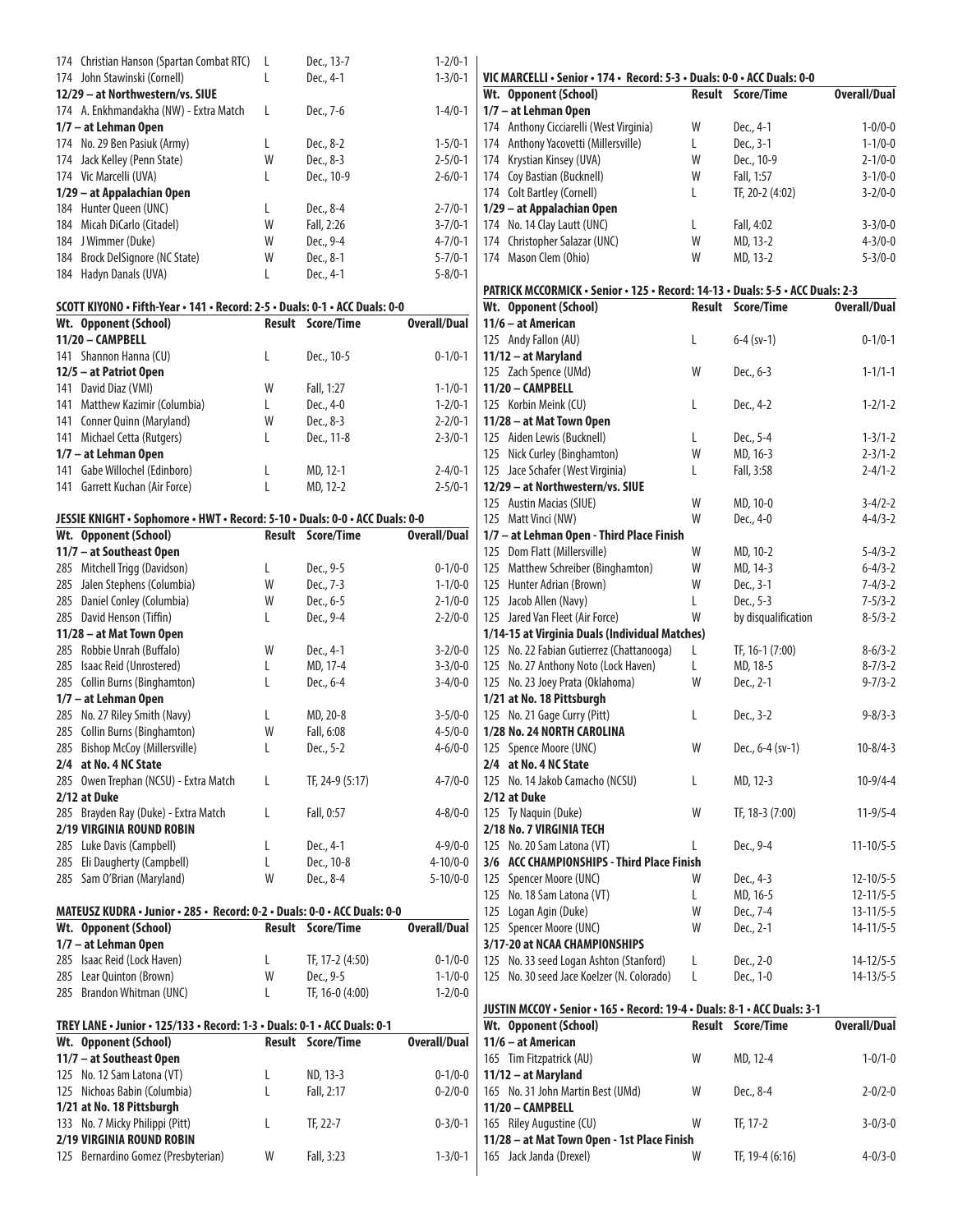| 165 Brody Oleksak (Spartan Combat RTC)                                         | W                      | MD, 16-4          | $5 - 0/3 - 0$       | 285 Jake Slinger (Pitt)                                                       | W | MD, 12-4                 | $17 - 7/6 - 4$      |
|--------------------------------------------------------------------------------|------------------------|-------------------|---------------------|-------------------------------------------------------------------------------|---|--------------------------|---------------------|
| 165 Tyler Megonigal (Lock Haven)                                               | W                      | Dec., 7-1         | $6 - 0/3 - 0$       | 285 Brandon Whitman (UNC)                                                     | W | Dec., 4-1                | $18 - 7/6 - 4$      |
|                                                                                |                        |                   |                     |                                                                               |   |                          |                     |
| 165 Ryan Weyandt (Unrostered)                                                  | W                      | Fall, 2:48        | $7 - 0/3 - 0$       | 3/17-20 at NCAA CHAMPIONSHIPS                                                 |   |                          |                     |
| 12/29 - at Northwestern/vs. SIUE                                               |                        |                   |                     | 285 No. 10 seed Nathan Traxler (Va. Tech)                                     | L | Dec., 6-4 (sv-1)         | $18 - 8/6 - 4$      |
| 165 No Opponent (SIUE)                                                         | W                      | by forfeit        | $8 - 0/4 - 0$       | 285 No. 26 seed Ben Goldin (Penn)                                             | L | Dec., 7-5 (sv-1)         | $18-9/6-4$          |
| 165 No. 33 David Ferrante (NW)                                                 | W                      | Dec., 10-5        | $9 - 0/5 - 0$       |                                                                               |   |                          |                     |
| 1/14-15 at Virginia Duals (Individual Matches)                                 |                        |                   |                     | PATRICK NOONAN · Sophomore · 133 · Record: 4-1 · Duals: 0-0 · ACC Duals: 0-0  |   |                          |                     |
| 165 Drew Nicholson (Chattanooga)                                               | W                      | Dec., 10-5        | $10 - 0/5 - 0$      | Wt. Opponent (School)                                                         |   | <b>Result Score/Time</b> | <b>Overall/Dual</b> |
| 1/28 No. 24 NORTH CAROLINA                                                     |                        |                   |                     | 11/7 - at Southeast Open - 5th Place Finish                                   |   |                          |                     |
| 165 Sonny Santiago (UNC)                                                       | W                      | Dec., 6-2         | $11 - 0/6 - 0$      | 133 Josh Noble (Roanoke College)                                              | W | MD, 16-3                 | $1 - 0/0 - 0$       |
| 2/4 at No. 4 NC State                                                          |                        |                   |                     | 133 Michael Rapuano (George Mason)                                            | L | Dec., 10-3               | $1 - 1/0 - 0$       |
| 165 No. 21 Thomas Bullard (NCSU)                                               | L                      | Dec., 4-1         | $11 - 1/6 - 1$      | 133 Jake Keeling (VT)                                                         | W | Dec., 6-1                | $2 - 1/0 - 0$       |
|                                                                                |                        |                   |                     |                                                                               |   |                          |                     |
| 2/12 at Duke                                                                   |                        |                   |                     | 133 Cole Anders (George Mason)                                                | W | MD, 13-4                 | $3 - 1/0 - 0$       |
| 165 Gabe Dinette (Duke)                                                        | W                      | Dec., 8-3         | $12 - 1/7 - 1$      | 133 Mike Tandurella (VMI)                                                     | W | MD, 16-5                 | $4 - 1/0 - 0$       |
| 2/18 No. 7 VIRGINIA TECH                                                       |                        |                   |                     |                                                                               |   |                          |                     |
| 165 Clayton Ulrey (VT)                                                         | W                      | Dec., 6-2         | $13 - 1/8 - 1$      | VIKRAM OSTRANDER • Freshman • 184 • Record: 2-6 • Duals: 0-0 • ACC Duals: 0-0 |   |                          |                     |
| 2/19 VIRGINIA ROUND ROBIN                                                      |                        |                   |                     | Wt. Opponent (School)                                                         |   | <b>Result Score/Time</b> | <b>Overall/Dual</b> |
| 165 Logan Spell (Presbyterian)                                                 | W                      | TF, 18-3          | $14 - 1/8 - 1$      | 11/7 - at Southeast Open                                                      |   |                          |                     |
| 3/6 ACC CHAMPIONSHIPS - Second Place Finish                                    |                        |                   |                     | 184 Cole Rees (Campbell)                                                      | L | MD, 8-0                  | $0 - 1/0 - 0$       |
| 165 Gabe Dinette (Duke)                                                        | W                      | MD, 10-2          | $15 - 1/8 - 1$      | 184 Shane Quick (Campbell)                                                    | W | <b>Medical Forfeit</b>   | $1 - 1/0 - 0$       |
| 165 No. 20 Thomas Bullard (NCSU)                                               | W                      | Dec., 1-0         | $16 - 1/8 - 1$      | 184 Sam Slate (Ferrum)                                                        | L | Fall, 1:57               | $1 - 2/0 - 0$       |
| 165 No. 14 Jake Wentzel (Pitt)                                                 |                        |                   |                     |                                                                               |   |                          |                     |
|                                                                                | L                      | Dec., 7-0         | $16 - 2/8 - 1$      | 11/14 - at Wolfpack Open                                                      |   |                          |                     |
| 3/17-20 at NCAA CHAMPIONSHIPS                                                  |                        |                   |                     | 184 Armando Acosta (Newberry)                                                 | L | Dec., 8-6                | $1 - 3/0 - 0$       |
| 165 No. 18 seed Joshua Ogunsanya (Columbia) W                                  |                        | Dec., 6-1         | $17 - 2/8 - 1$      | 184 Matthew Engel (Unattached)                                                | W | Dec., 8-7                | $2 - 3/0 - 0$       |
| 165 No. 3 seed Alex Marinelli (Iowa)                                           |                        | Dec., 8-2         | $17 - 3/8 - 1$      | 184 JaQuez Bostic (Limestone College)                                         | L | Dec., 7-2                | $2 - 4/0 - 0$       |
| 165 No. 20 seed Will Formato (App. State)                                      | W                      | MD, 14-4          | $18 - 3/8 - 1$      | 1/7 - at Lehman Open                                                          |   |                          |                     |
| 165 No. 11 seed Izzak Olejnik (N. Illinois)                                    | W                      | MD, 8-0           | $19 - 3/8 - 1$      | 184 Jake Thompson (Air Force)                                                 | L | MD, 9-0                  | $2 - 5/0 - 0$       |
| 165 No. 9 seed Peyton Hall (W. Virginia)                                       | L                      | MD, 11-3          | $19 - 4/8 - 1$      | 184 Cody Fisher (Iowa State)                                                  | L | Fall, 5:52               | $2 - 6/0 - 0$       |
|                                                                                |                        |                   |                     |                                                                               |   |                          |                     |
| QUINN MILLER • Grad Student • HWT • Record: 18-9 • Duals: 6-4 • ACC Duals: 3-2 |                        |                   |                     | ROBBY PATRICK · Senior · 174 · Record: 0-1 · Duals: 0-0 · ACC Duals: 0-0      |   |                          |                     |
| Wt. Opponent (School)                                                          |                        | Result Score/Time | <b>Overall/Dual</b> | Wt. Opponent (School)                                                         |   | <b>Result Score/Time</b> | <b>Overall/Dual</b> |
| 1/2 - at App State Individual Quad                                             |                        |                   |                     | 1/14-15 at Virginia Duals (Individual Matches)                                |   |                          |                     |
|                                                                                |                        |                   |                     |                                                                               |   |                          |                     |
| 285 Isaac Righter (AU)                                                         | W                      | Fall, 2:12        | $1 - 0/1 - 0$       | 174 Carial Tarter (Chattanooga)                                               | L | MD, 15-5                 | $0 - 1/0 - 0$       |
| 11/12 - at Maryland                                                            |                        |                   |                     | 1/29 - at Appalachian Open                                                    |   |                          |                     |
| 285 No. 32 Zach Schrader (UMd)                                                 | W                      | Dec., 8-2         | $2 - 0/2 - 0$       | 174 Chopper Mordecai (App. State)                                             | L | Fall, 5:54               | $0 - 2/0 - 0$       |
| 11/20 - CAMPBELL                                                               |                        |                   |                     | 174 Dalton Battle (App. State)                                                | W | Fall, 2:23               | $1 - 2/0 - 0$       |
| 285 No. 29 Taye Ghadiali (CU)                                                  | L                      | Dec., 3-2         | $2 - 1/2 - 1$       | 174 Lucas Uliano (App. State)                                                 | L | Fall, 3:53               | $1 - 3/0 - 0$       |
| 11/28 - at Mat Town Open                                                       |                        |                   |                     |                                                                               |   |                          |                     |
| 285 Max Harar (Bucknell)                                                       | W                      | TF, 15-0 (3:10)   | $3 - 1/2 - 1$       | JUSTIN PHILLIPS · Junior · 174 · Record: 11-9 · Duals: 4-5 · ACC Duals: 1-4   |   |                          |                     |
| 285 Karam Chakif (Lehigh)                                                      | W                      | MD, 11-1          | $4 - 1/2 - 1$       | Wt. Opponent (School)                                                         |   | <b>Result Score/Time</b> | <b>Overall/Dual</b> |
| 285 Isaac Reid (Unrostered)                                                    |                        | Dec., 6-4         | $4 - 2/2 - 1$       | 11/6 - at American                                                            |   |                          |                     |
| 285 Nathan Taylor (Lehigh)                                                     |                        |                   |                     |                                                                               |   |                          | $1 - 0/1 - 0$       |
|                                                                                |                        |                   |                     |                                                                               |   |                          |                     |
|                                                                                | <b>Medical Forfeit</b> |                   | $4 - 2/2 - 1$       | 174 Colin Shannon (AU)                                                        | W | Dec., 5-2                |                     |
| 12/29 - at Northwestern/vs. SIUE                                               |                        |                   |                     | 11/12 - at Maryland                                                           |   |                          |                     |
| 285 Colton McKiernan (SIUE)                                                    | W                      | Dec., 7-2         | $5 - 2/3 - 1$       | 174 Dominic Solis (UMd)                                                       | L | Dec., 5-2                | $1 - 1/1 - 1$       |
| 285 No. 14 Lucas Davison (NW)                                                  | L                      | Dec., 9-4         | $5 - 3/3 - 2$       | 11/28 - at Mat Town Open - 1st Place Finish                                   |   |                          |                     |
| 1/7 - at Lehman Open - Second Place Finish                                     |                        |                   |                     | 174 Evan Canoyer (Spartan Combat RTC)                                         | W | Dec., 2-0                | $2 - 1/1 - 1$       |
| 285 Nico Colucci (Rutgers)                                                     | W                      | Dec., 4-1         | $6 - 3/3 - 2$       | 174 Peyton Craft (Cornell)                                                    | W | Dec., 10-7               | $3 - 1/1 - 1$       |
| 285 Dan Conley (Columbia)                                                      | W                      | Dec., 5-0         | $7 - 3/3 - 2$       | 174 Christian Hanson (Spartan Combat RTC)                                     | W | Dec., 6-5                | $4 - 1/1 - 1$       |
|                                                                                | W                      |                   |                     |                                                                               | W |                          |                     |
| 285 No. 27 Riley Smith (Navy)                                                  | W                      | Dec., 6-1         | $8 - 3/3 - 2$       | 174 Hudson Stewart                                                            |   | by Injury Default        | $5 - 1/1 - 1$       |
| 285 Matthew Cover (Princeton)                                                  |                        | by forfeit        | $9 - 3/3 - 2$       | 12/5 - at Patriot Open                                                        |   |                          |                     |
| 285 No. 7 Wyatt Hendrickson (Air Force)                                        | L                      | Fall, 2:28        | $9 - 4/3 - 2$       | 174 Colt Oliver (Ferrum)                                                      | W | TF, 18-0 (1:59)          | $6 - 1/1 - 1$       |
| 1/21 at No. 18 Pittsburgh                                                      |                        |                   |                     | 174 Malachai Duvall (George Mason)                                            | L | Dec., 3-2                | $6 - 2/1 - 1$       |
| 285 Jake Slinger (Pitt)                                                        | L                      | Dec., 4-1         | $9 - 5/3 - 3$       | 174 Dylan Reinert (Wolfpack WC)                                               | W | Dec., 6-3                | $7 - 2/1 - 1$       |
| 1/28 No. 24 NORTH CAROLINA                                                     |                        |                   |                     | 174 Nolan Springer (Bucknell)                                                 | W | MD, 12-1                 | $8 - 2/1 - 1$       |
| 285 Brandon Whitman (UNC)                                                      | W                      | Dec., 5-2         | $10-5/4-3$          | 174 Logan Messer (George Mason)                                               | L | TF, 16-0 (2:27)          | $8 - 3/1 - 1$       |
| 2/4 at No. 4 NC State                                                          |                        |                   |                     | 12/29 - at Northwestern/vs. SIUE                                              |   |                          |                     |
| 285 No. 26 Tyrie Houghton (NCSU)                                               | L.                     | Dec., 4-2         | $10-6/4-4$          | 174 Kevin Gschwendtner (SIUE)                                                 | W | Dec., 4-2                | $9 - 3/2 - 1$       |
|                                                                                |                        |                   |                     |                                                                               | W |                          |                     |
| 2/12 at Duke                                                                   | W                      |                   |                     | 174 No. 20 Troy Fisher (NW)                                                   |   | Dec., 3-2                | $10-3/3-1$          |
| 285 Jonah Niesenbaum (Duke)                                                    |                        | Dec., 4-1         | $11-6/5-4$          | 1/21 at No. 18 Pittsburgh                                                     |   |                          |                     |
| 2/18 No. 7 VIRGINIA TECH                                                       |                        |                   |                     | 174 James Lledo (Pitt)                                                        | W | MD, 13-5                 | $11-3/4-1$          |
| 285 No. 14 Nathan Traxler (VT)                                                 | W                      | Dec., 4-3         | $12 - 6/6 - 4$      | 1/28 No. 24 NORTH CAROLINA                                                    |   |                          |                     |
| 2/19 VIRGINIA ROUND ROBIN                                                      |                        |                   |                     | 174 No. 14 Clay Lautt (UNC)                                                   | L | Dec., 8-2                | $11 - 4/4 - 2$      |
| 285 Sam O'Brian (Maryland)                                                     | W                      | TF, 16-0          | $13 - 6/6 - 4$      | 2/4 at No. 4 NC State                                                         |   |                          |                     |
| 285 Eli Daugherty (Campbell)                                                   | W                      | TF, 18-0          | $14-6/6-4$          | 174 No. 4 Hayden Hidlay (NCSU)                                                | L | Fall, 2:56               | $11 - 5/4 - 3$      |
| 285 Luke Davis (Campbell)                                                      | W                      | TF, 16-0          | $15 - 6/6 - 4$      | 2/12 at Duke                                                                  |   |                          |                     |
| 3/6 ACC CHAMPIONSHIPS - Third Place Finish                                     |                        |                   |                     | 174 No. 16 Matt Finesilver (Duke)                                             | L | Dec., 6-0                | $11-6/4-4$          |
| 285 Jonah Niesenbaum (Duke)                                                    | W                      | Dec., 3-1         | $16 - 6/6 - 4$      | 2/18 No. 7 VIRGINIA TECH                                                      |   |                          |                     |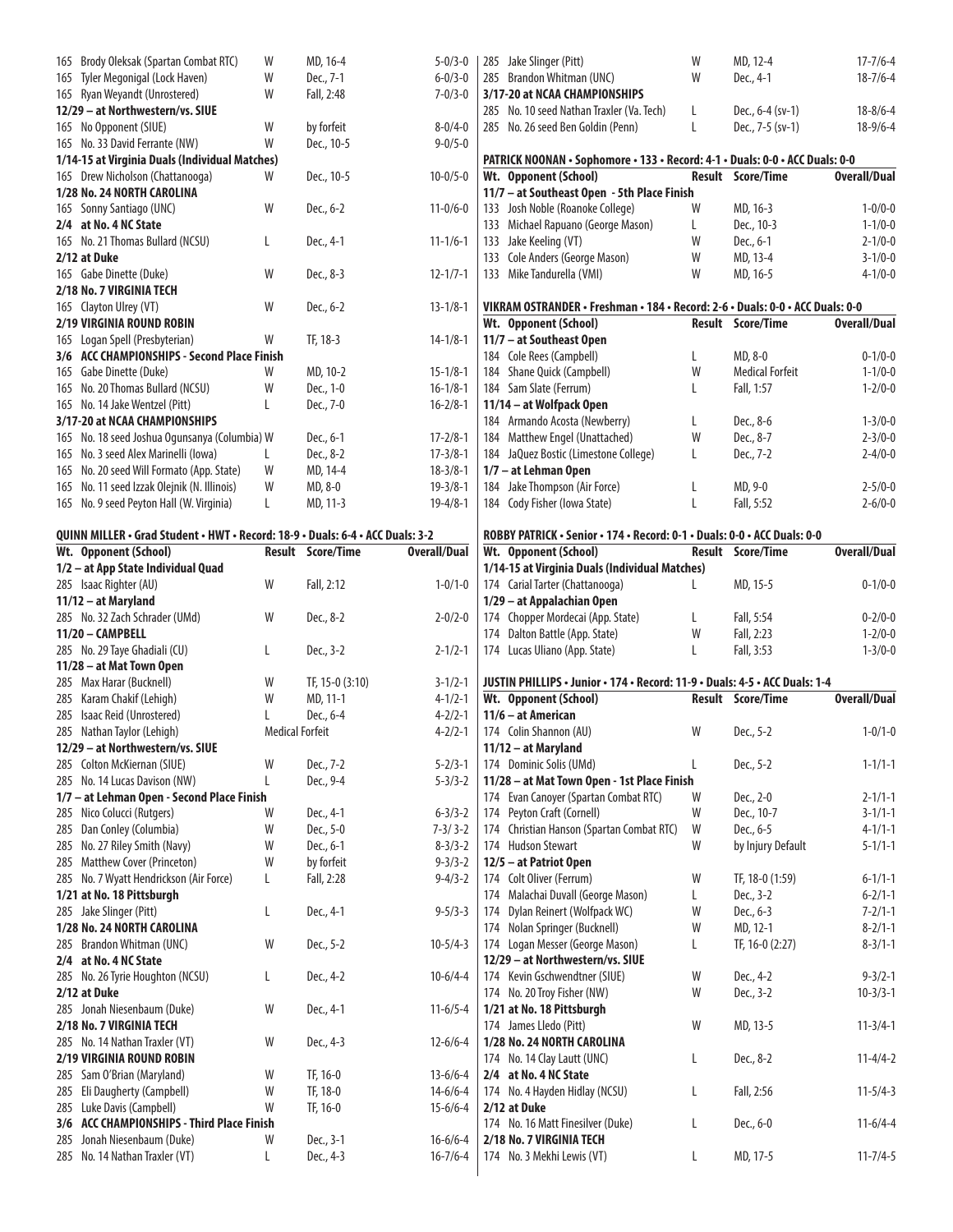| 3/6 ACC CHAMPIONSHIPS                                                         |   |                           |                     | 157 Luca Frinzi (Lehigh)                                                            | L                      | Dec., 7-4                | $1 - 2/0 - 0$       |
|-------------------------------------------------------------------------------|---|---------------------------|---------------------|-------------------------------------------------------------------------------------|------------------------|--------------------------|---------------------|
| 174 No. 16 Matt Finesilver (Duke)                                             | L | MD, 12-0                  | $11 - 8/4 - 5$      | 1/29 - at Appalachian Open                                                          |                        |                          |                     |
| 174 No. 5 Hayden Hidlay (NCSU)                                                | L | Fall, 4:30                | $11 - 9/4 - 5$      | 157 Will Lowery (UNC Pembroke)                                                      | W                      | Fall, 5:31               | $2 - 2/0 - 0$       |
|                                                                               |   |                           |                     | 157 No. 6 Austin O'Connor (UNC)                                                     | L                      | Fall, 1:08               | $2 - 3/0 - 0$       |
| ERIK ROGGIE • Freshman • 133 • Record: 12-6 • Duals: 0-0 • ACC Duals: 0-0     |   |                           |                     | 157 Nic Sansone (UVA)                                                               | L                      | Dec., 6-2                | $2 - 4/0 - 0$       |
| Wt. Opponent (School)                                                         |   | <b>Result Score/Time</b>  | <b>Overall/Dual</b> |                                                                                     |                        |                          |                     |
| 11/7 - at Southeast Open - 1st Place Finish                                   |   |                           |                     | HUDSON STEWART · Sophomore · 174 · Record: 20-8 · Duals: 0-0 · ACC Duals: 0-0       |                        |                          |                     |
| 133 Noah Messman (Notre Dame College)                                         | W | Fall, 4:57                | $1 - 0/0 - 0$       | Wt. Opponent (School)                                                               |                        | <b>Result Score/Time</b> | <b>Overall/Dual</b> |
| 133 Dominic Dutillo (Gardner-Webb)                                            | W | Dec, 3-1                  | $2 - 0/0 - 0$       | 11/7 - at Southeast Open - 5th Place Finish                                         |                        |                          |                     |
| 133 Corey Messick (Roanoke College)                                           | W | MD, 14-3                  | $3 - 0/0 - 0$       | 174 Sawyer Derezynski (Roanoke College)                                             | W                      | MD, 16-6                 | $1 - 0/0 - 0$       |
| 133 Michael Rapuano (George Mason)                                            | W | Dec., 7-4                 | $4 - 0/0 - 0$       | 174 Malachi Duvall (George Mason)                                                   | L                      | Fall, 6:32               | $1 - 1/0 - 0$       |
| 133 Andrew Wert (VT)                                                          | W | Dec., 7-6                 | $5 - 0/0 - 0$       | 174 Andrew Wilson (Gardner-Webb)                                                    | W                      | MD, 14-5                 | $2 - 1/0 - 0$       |
| 11/14 - at Wolfpack Open - 4th Place Finish                                   |   |                           |                     | 174 Joel Diaz (VMI)                                                                 | W                      | Dec., 11-6               | $3 - 1/0 - 0$       |
| 133 Joe Heilmann (UNC)                                                        | W | Dec., 7-5                 | $6 - 0/0 - 0$       | 174 Jeremy Seymour (George Mason)                                                   | W                      | Dec., 8-3                | $4 - 1/0 - 0$       |
| 133 Bryce Wilkes (Seton Hall)                                                 | W | Fall, 2:01                | $7 - 0/0 - 0$       | 11/14 - at Wolfpack Open - 6th Place Finish                                         |                        |                          |                     |
| 133 Kai Orine (NC State)                                                      | L | Dec., 7-0                 | $7 - 1/0 - 0$       | 174 Jake Null (NC State)                                                            |                        | Dec., 6-4                | $4 - 2/0 - 0$       |
| 133 Domenic Zaccone (Campbell)                                                | L | Dec., 4-3                 | $7 - 2/0 - 0$       | 174 James Brown (VT)                                                                | W                      | Dec., 8-2                | $5 - 2/0 - 0$       |
| 1/7 - at Lehman Open                                                          |   |                           |                     | 174 A.J. Dempsey (Unattached)                                                       | W                      | Dec., 12-6               | $6 - 2/0 - 0$       |
| 133 Mark Montgomery (Army)                                                    | L | Dec., 8-3                 | $7 - 3/0 - 0$       | 174 Kolton Clark (VT)                                                               | W                      | MD, 14-4                 | $7 - 2/0 - 0$       |
| 133 Darby Diedrich (Brown)                                                    | W | TF, 15-0 (5:23)           | $8 - 3/0 - 0$       | 174 Garrett Hill (Unattached)                                                       | <b>Medical Forfeit</b> |                          | $7 - 2/0 - 0$       |
| 133 Corey Cabanban (Iowa State)                                               | W | Fall, 3:39                | $9 - 3/0 - 0$       | 11/28 - at Mat Town Open                                                            |                        |                          |                     |
| 133 Angelo Rini (Columbia)                                                    | L | MD, 14-6                  | $9 - 4/0 - 0$       | 174 Andrew Merola (Cornell)                                                         | W                      | Fall, 5:00               | $8 - 2/0 - 0$       |
| 1/29 - at Appalachian Open                                                    |   |                           |                     |                                                                                     | W                      | MD, 10-1                 | $9 - 2/0 - 0$       |
| 133 Michael Cantanzaro (Ohio)                                                 |   |                           |                     | 174 Nolan Springer (Bucknell)                                                       | W                      |                          |                     |
|                                                                               | W | Fall, 2:48                | $10 - 4/0 - 0$      | 174 Tyler Stolzfus (Lock Haven)                                                     |                        | Dec., 10-8               | $10 - 2 - 0 - 0$    |
| 133 Ethan Oakley (App. State)                                                 | L | Dec., 5-3                 | $10 - 5/0 - 0$      | 174 Justin Phillips (UVA)                                                           | L                      | by Injury Default        | $10 - 3/0 - 0$      |
| 133 Joe Haynes (UVA)                                                          | W | MD, 10-1                  | $11 - 5/0 - 0$      | 1/7 - at Lehman Open                                                                |                        |                          |                     |
| 133 Marlon Yarbrough (UVA)                                                    | W | Dec., 8-4                 | $12 - 5/0 - 0$      | 174 Joey Arnold (Edinboro)                                                          | W                      | Dec., 8-5                | $11 - 3/0 - 0$      |
| 133 Sean Carter (App. State)                                                  | L | Dec., 3-2                 | $12 - 6/0 - 0$      | 174 Alex Faison (NC State)                                                          | L                      | Dec., 12-7               | $11 - 4/0 - 0$      |
|                                                                               |   |                           |                     | 174 Andrew Sharer (West Virginia)                                                   | W                      | Dec., 9-3                | $12 - 4/0 - 0$      |
| NIC SANSONE • Junior • 157 • Record: 7-5 • Duals: 0-0 • ACC Duals: 0-0        |   |                           |                     | 174 Sean Kilrain (Lehigh)                                                           | W                      | Dec., 4-3                | $13 - 4/0 - 0$      |
| Wt. Opponent (School)                                                         |   | <b>Result Score/Time</b>  | <b>Overall/Dual</b> | 174 AJ Dempsey (Va. Tech)                                                           | W                      | Dec., 16-11              | $14 - 4/0 - 0$      |
| 11/7 - at Southeast Open                                                      |   |                           |                     | 174 No. 29 Ben Pasiuk (Army)                                                        |                        | TF, 16-1 (2:42)          | $14 - 5/0 - 0$      |
| 157 Christian Hite (Ferrum)                                                   | W | TF, 20-5 (6:16)           | $1 - 0/0 - 0$       | 1/29 - at Appalachian Open - Third Place Finish                                     |                        |                          |                     |
| 157 Kyle Mosher (NYCRTC)                                                      | L | Dec., 4-2                 | $1 - 1/0 - 0$       | 174 Lucas Uliano (App. State)                                                       | W                      | Dec., 9-6                | $15 - 5/0 - 0$      |
| 157 Dylan Mansor (Tiffin)                                                     | L | Dec., 4-1                 | $1 - 2/0 - 0$       | 174 Chopper Mordecai (App. State)                                                   | L                      | Dec., 3-2                | $15 - 6/0 - 0$      |
| 11/28 - at Mat Town Open - 3rd Place Finish                                   |   |                           |                     | 174 Vic Marcelli (UVA)                                                              | W                      | by Medical Forfeit       | $16 - 6/0 - 0$      |
| 157 Luca Frinzi (Lehigh)                                                      | W | Dec, 5-3                  | $2 - 2/0 - 0$       | 174 Asher Eichert (Life)                                                            | W                      | Dec., 4-2                | $17 - 6/0 - 0$      |
| 157 Jon Errico (UVA)                                                          | L | Dec., 6-1                 | $2 - 3/0 - 0$       | 2/6 – at Edinboro Open - Second Place Finish                                        |                        |                          |                     |
| 157 Logan Sanom (Bucknell)                                                    | W | Dec., 8-4                 | $3 - 3/0 - 0$       | 174 Colton Blaha (Michigan State)                                                   | W                      | Dec., 8-3                | $18 - 6/0 - 0$      |
| 157 Luca Frinzi (Lehigh)                                                      | W | Dec., 4-1                 | $4 - 3/0 - 0$       | 174 Cody Brenner (CMU)                                                              | W                      | Dec., 6-3                | $19 - 6/0 - 0$      |
| 1/29 - at Appalachian Open                                                    |   |                           |                     | 174 Joseph Walker (Michigan)                                                        | L.                     | Fall, 4:51               | $19 - 7/0 - 0$      |
| 157 Sincere Bailey (UNC)                                                      | L | Dec., 4-2                 | $4 - 4/0 - 0$       | 174 Cole Casilio (Gannon)                                                           | W                      | Dec., 4-0                | $20 - 7/0 - 0$      |
| 157 Tucker Allen (Citadel)                                                    | W | MD, 10-2                  | $5 - 4/0 - 0$       | 174 Evan Canoyer (Spartan WC)                                                       |                        | Dec., 7-6                | $20 - 8/0 - 0$      |
| 157 Anthony Steinmeyer (UVA)                                                  | W | Dec., 6-2                 | $6 - 4/0 - 0$       |                                                                                     |                        |                          |                     |
| 157 Kamdyn Munro (Boom Ranch)                                                 | W | Dec., 6-4                 | $7 - 4/0 - 0$       | DAVID VELTRI · Junior · 174 · Record: 1-3 · Duals: 0-0 · ACC Duals: 0-0             |                        |                          |                     |
| 157 Tommy Askey (App. State)                                                  | L | Dec., 9-8                 | $7 - 5/0 - 0$       | Wt. Opponent (School)                                                               |                        | <b>Result Score/Time</b> | <b>Overall/Dual</b> |
|                                                                               |   |                           |                     | 11/28 - at Mat Town Open                                                            |                        |                          |                     |
| DENTON SPENCER · Fifth-Year · 157 · Record: 7-3 · Duals: 1-1 · ACC Duals: 0-0 |   |                           |                     | 174 Peyton Craft (Cornell)                                                          | L                      | MD, 19-7                 | $0 - 1/0 - 0$       |
| Wt. Opponent (School)                                                         |   | <b>Result Score/Time</b>  | <b>Overall/Dual</b> | 174 Evan Conayer (Spartan Combat RTC)                                               | L.                     | Dec., 8-2                | $0 - 2/0 - 0$       |
| 11/28 - at Mat Town Open - 2nd Place Finish                                   |   |                           |                     | 1/29 - at Appalachian Open                                                          |                        |                          |                     |
| 157 Trenton Harder (Bloomsburg)                                               | W | Fall, 3:49                | $1 - 0/0 - 0$       | 174 Dalton Battle (App. State)                                                      | W                      | Dec., 7-3                | $1 - 2/0 - 0$       |
| 157 William George (Lock Haven)                                               | W | MD, 15-1                  | $2 - 0/0 - 0$       | 174 Asher Eichert (Life)                                                            | L                      | Fall, 2:26               | $1 - 3/0 - 0$       |
| 157 Jon Errico (UVA)                                                          | L | Dec., 2-0                 | $2 - 1/0 - 0$       |                                                                                     |                        |                          |                     |
| 12/29 - at Northwestern/vs. SIUE                                              |   |                           |                     | JAROD VERKLEEREN • Grad Student • 149 • Record: 16-10 • Duals: 4-6 • ACC Duals: 1-4 |                        |                          |                     |
| 157 Max Kristoff (SIUE)                                                       | W | Dec., 5-0                 | $3 - 1/1 - 0$       | Wt. Opponent (School)                                                               |                        | <b>Result Score/Time</b> | <b>Overall/Dual</b> |
|                                                                               | L |                           |                     | 11/6 - at American                                                                  |                        |                          |                     |
| 157 Trevor Chumbley (NW)                                                      |   | Dec., 4-0                 | $3 - 2/1 - 1$       |                                                                                     |                        |                          |                     |
| 1/7 - at Lehman Open - Third Place Finish                                     |   |                           |                     | 149 Patrick Ryan (AU)                                                               | W                      | Dec., 6-1                | $1 - 0/1 - 0$       |
| 157 Derek Fields (NC State)                                                   | W | Fall, 1:31                | $4 - 2/1 - 1$       | 11/12 - at Maryland                                                                 |                        |                          |                     |
| 157 Nate Lukez (Army)                                                         | W | Dec., 4-2                 | $5 - 2/1 - 1$       | 149 William Berkowitz (UMd)                                                         | W                      | TF, 16-0 (4:02)          | $2 - 0/2 - 0$       |
| 157 Ben Barton (Lock Haven)                                                   | W | Dec., 6-4                 | $6 - 2/1 - 1$       | 11/20 - CAMPBELL                                                                    |                        |                          |                     |
| 157 No. 28 Markus Hartman (Army)                                              | L | Fall, 4:39                | $6 - 3/1 - 1$       | 149 No. 16 Josh Heil (CU)                                                           |                        | Dec., 4-2                | $2 - 1/2 - 1$       |
| 157 No. 18 Andrew Cerniglia (Navy)                                            | W | <b>By Medical Forfeit</b> | $7 - 3/1 - 1$       | 11/28 - at Mat Town Open - 2nd Place Finish                                         |                        |                          |                     |
|                                                                               |   |                           |                     | 149 Matt Ryan (Buffalo)                                                             | W                      | Dec., 4-0                | $3 - 1/2 - 1$       |
| ANTHONY STEINMEYER · Junior · 157 · Record: 2-4 · Duals: 0-0 · ACC Duals: 0-0 |   |                           |                     | 149 Nate Wade (Spartan Combat RTC)                                                  | W                      | Dec., 7-2                | $4 - 1/2 - 1$       |
| Wt. Opponent (School)                                                         |   | Result Score/Time         | <b>Overall/Dual</b> | 149 Brayden Roberts (West Virginia)                                                 | W                      | Dec., 3-1                | $5 - 1/2 - 1$       |
| 11/28 - at Mat Town Open                                                      |   |                           |                     | 149 Max Brignola (Lehigh)                                                           | L                      | Dec., 6-4                | $5 - 2/2 - 1$       |
| 157 William George (Lock Haven)                                               | L | Dec., 9-6                 | $0 - 1/0 - 0$       | 12/29 - at Northwestern/vs. SIUE                                                    |                        |                          |                     |
| 157 Ruben Cruces (Unattached)                                                 | W | TF, 16-0 (2:26)           | $1 - 1/0 - 0$       | 149 Caleb Tyus (SIUE)                                                               | W                      | Dec., 8-5                | $6 - 2/3 - 1$       |
|                                                                               |   |                           |                     |                                                                                     |                        |                          |                     |